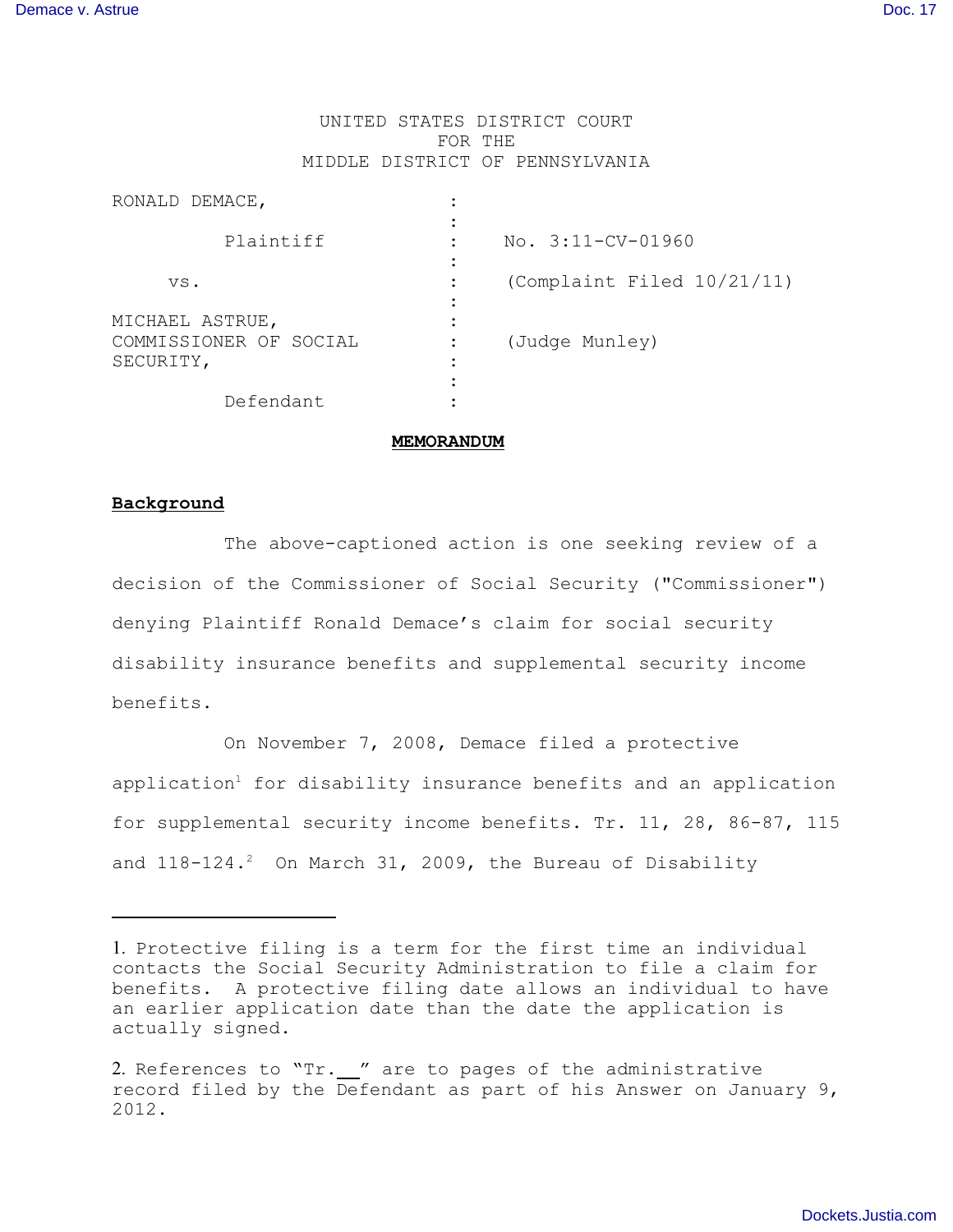Determination<sup>3</sup> denied Demace's applications. Tr. 88-96. On May 2, 2009, Demace requested a hearing before an administrative law judge. Tr. 99. After approximately 11 months had elapsed, a hearing before an administrative law judge was held on June 10, 2010. Tr. 26-63. On June 22, 2010, the administrative law judge issued a decision denying Demace's applications. Tr. 11-22. As will be explained in more detail *infra*, the administrative law judge found that Demace could perform a range of unskilled, light work.<sup>4</sup> Tr. 14-15. On July 25, 2010, Demace requested that the

3. The Bureau of Disability Determination is an agency of the state which initially evaluates applications for disability insurance benefits and supplemental security income benefits on behalf of the Social Security Administration. Tr. 88 and 92.

4. The terms sedentary, light, medium, heavy and very heavy work are defined in the regulations of the Social Security Administration as follows:

> (a) *Sedentary work*. Sedentary work involves lifting no more than 10 pounds at a time and occasionally lifting or carrying articles like docket files, ledgers, and small tools. Although a sedentary job is defined as one which involves sitting, a certain amount of walking and standing is often necessary in carrying out job duties. Jobs are sedentary if walking and standing are required occasionally and other sedentary criteria are met.

> (b) *Light work*. Light work involves lifting no more than 20 pounds at a time with frequent lifting or carrying of objects weighing up to 10 pounds. Even though the weight lifted may be very little, a job is in this category when it requires a good deal of walking or standing, or when it involves sitting most of the time with some pushing and pulling of arm or leg controls. To be considered capable of performing a full or wide range of light work, you must have the ability to do substantially all of these activities.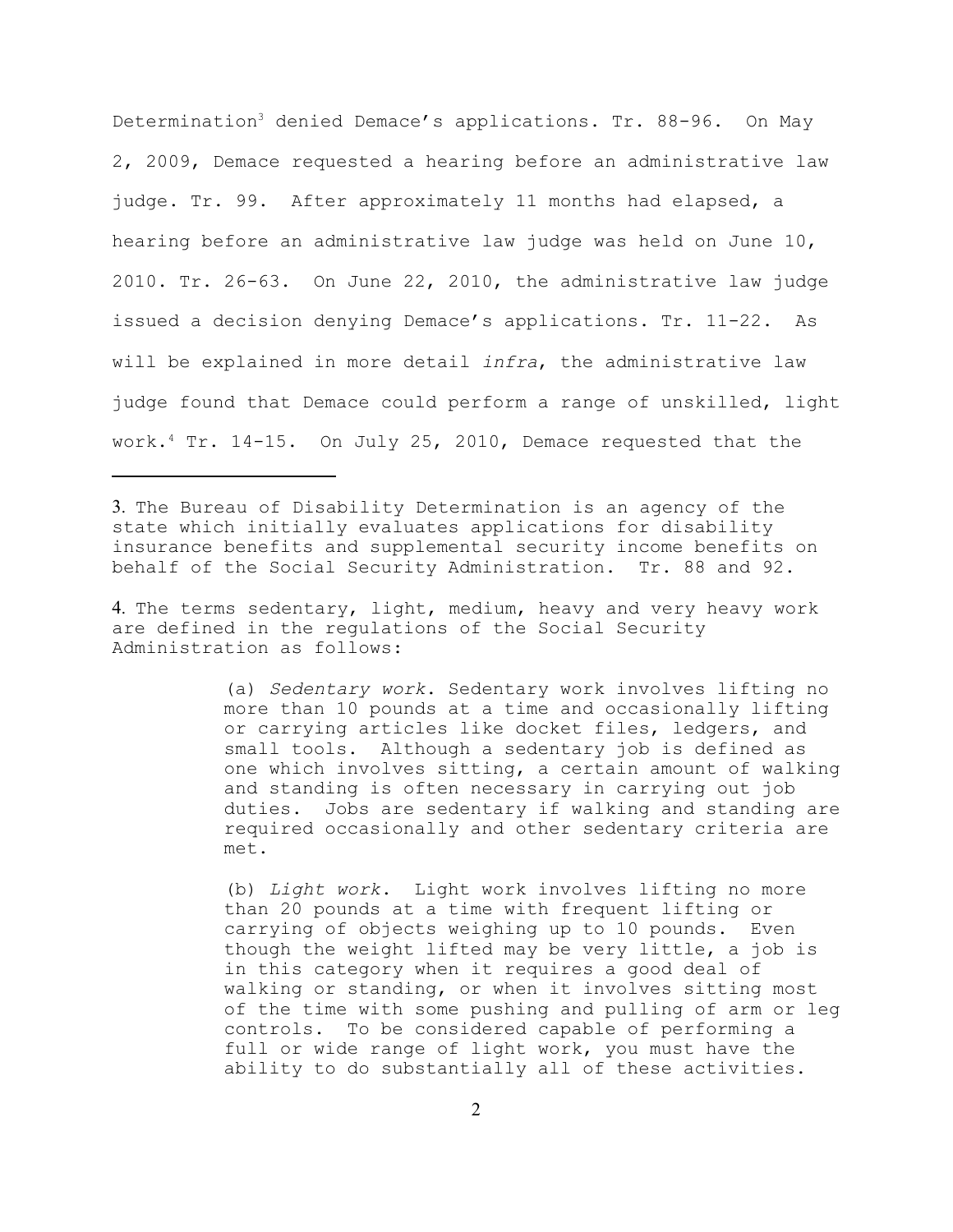Appeals Council review the administrative law judge's decision. Tr. 113. After the passage of over 13 months, the Appeals Council concluded that there was no basis upon which to grant Demace's request for review. Tr. 1-5. Thus, the administrative law judge's decision stood as the final decision of the Commissioner.

Demace then filed a complaint in this court on October 21, 2011. Supporting and opposing briefs were submitted and the appeal<sup>5</sup> became ripe for disposition on May 1, 2012, when Demace

> If someone can do light work, we determine that he or she can also do sedentary work, unless there are additional limiting factors such as loss of fine dexterity or inability to sit for long periods of time.

> (c) *Medium work*. Medium work involves lifting no more than 50 pounds at a time with frequent lifting or carrying of objects weighing up to 25 pounds. If someone can do medium work, we determine that he or she can do sedentary and light work.

(d) *Heavy work*. Heavy work involves lifting no more than 100 pounds at a time with frequent lifting or carrying of objects weighing up to 50 pounds. If someone can do heavy work, we determine that he or she can also do medium, light, and sedentary work.

(e) *Very heavy work*. Very heavy work involves lifting objects weighing more than 100 pounds at a time with frequent lifting or carrying of objects weighing 50 pounds or more. If someone can do very heavy work, we determine that he or she can also do heavy, medium, light and sedentary work.

20 C.F.R. §§ 404.1567 and 416.967.

5. Under the Local Rules of Court "[a] civil action brought to review a decision of the Social Security Administration denying a claim for social security disability benefits" is "adjudicated as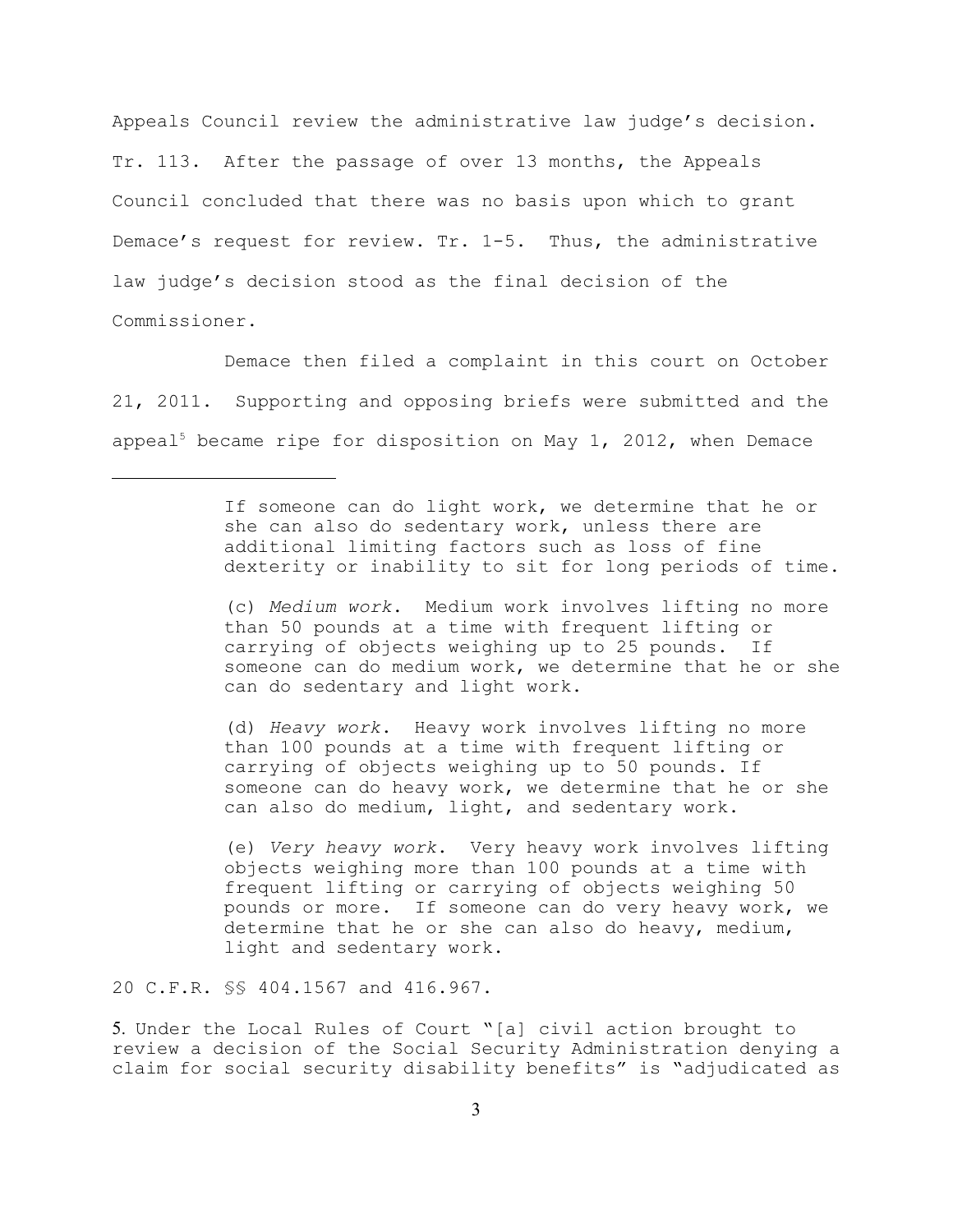filed a reply brief.

Disability insurance benefits are paid to an individual if that individual is disabled and "insured," that is, the individual has worked long enough and paid social security taxes. The last date that a claimant meets the requirements of being insured is commonly referred to as the "date last insured." It is undisputed that Demace met the insured status requirements of the Social Security Act through March 31, 2011. Tr. 11, 13, 28 and 125.

Supplemental security income is a federal income supplement program funded by general tax revenues (not social security taxes). It is designed to help aged, blind or other disabled individuals who have little or no income. Insured status is irrelevant in determining a claimant's eligibility for supplemental security income benefits.

Demace, who was born in the United States on March 29, 1958, withdraw from school in 1974 after completing the 10<sup>th</sup> grade. Tr. 37, 86, 115, 122, 140 and 233. Demace can read, write, speak and understand the English language and perform basic mathematical functions. Tr. 37-38, 133 and 169. During his elementary and secondary schooling, Demace attended regular education classes. Tr. 140. After withdrawing from school, Demace did not obtain a General Equivalency Diploma or complete

an appeal." M.D.Pa. Local Rule 83.40.1.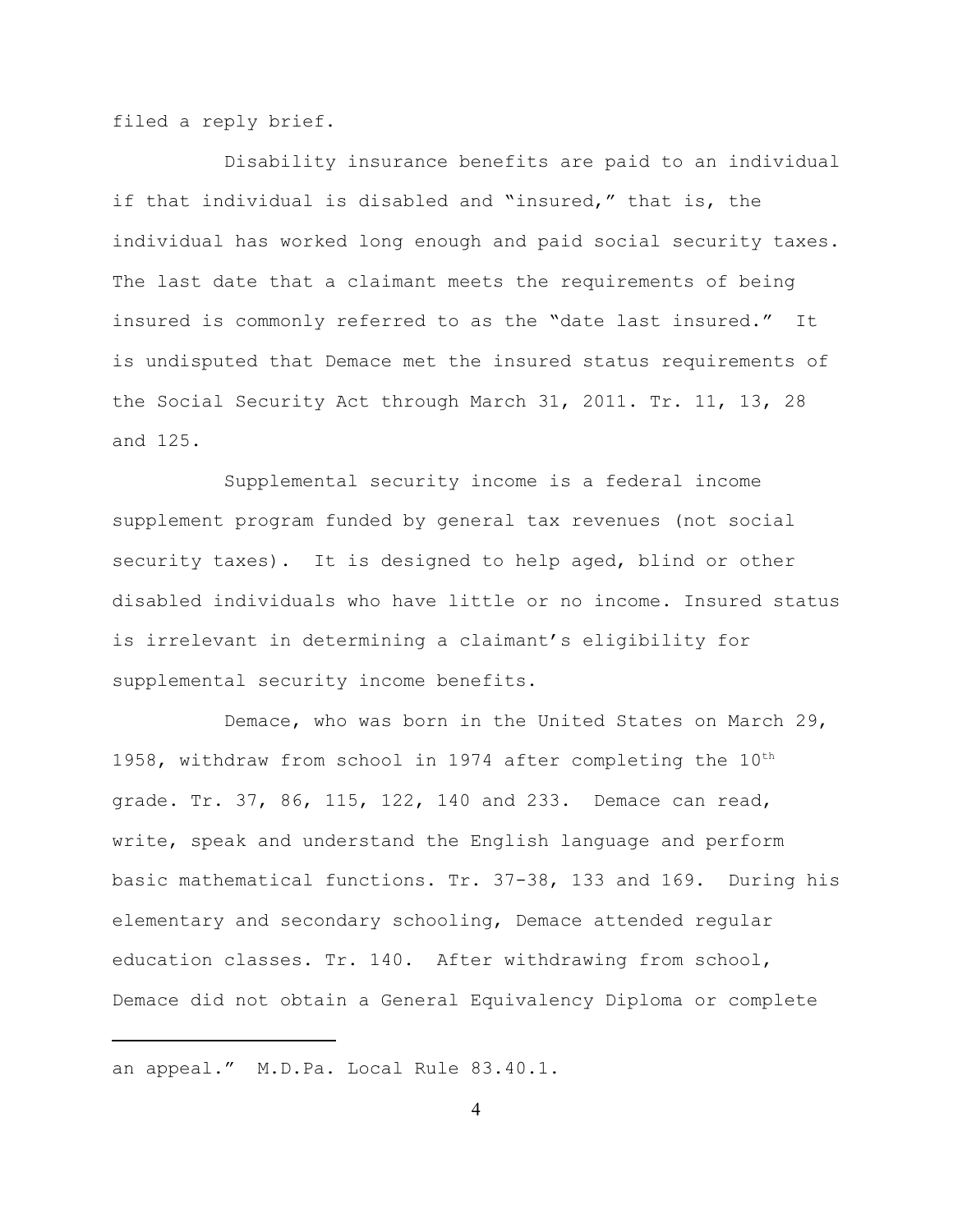any type of job training. Id. Demace is described as a person with a limited education. Tr. 21.

Demace's work history covers a period of more than 30 years. Tr. 126, 146 and 190. In a document filed with the Social Security Administration Demace stated that he performed auto body work on vehicles at a car dealership from 1971 to 1993 and as a sales/repair person at a car lot from 1993 to May, 2008. Tr. 146 and 190. The same document describes these positions as medium work because the heaviest weight Demace lifted was 50 pounds and he frequently lifted 10 to 25 pounds. Tr. 147-149.

Records of the Social Security Administration reveal that Demace had reported earnings in the years 1975 through 1979 and 1984 through 2007. Tr. 126. Demace's total earnings during those 29 years were \$281,757.76. Id. Demace's annual earnings ranged from a low of \$2152.00 in 1979 to a high of \$19,952.00 in 1991. Id. His second highest annual earnings were \$19,082.00 in 2001. Id. In 2007 his earnings were S3682.00. Id. Demace had no reported earnings in the years 1980 through 1983 and he has had no reported earnings after 2007. Id.

Demace has past relevant employment<sup>6</sup> as a automobile sales representative and as an auto body worker. Tr. 57. The

<sup>6.</sup> Past relevant employment in the present case means work performed by Demace during the 15 years prior to the date his claim for disability was adjudicated by the Commissioner. 20 C.F.R. §§ 404.1560 and 404.1565.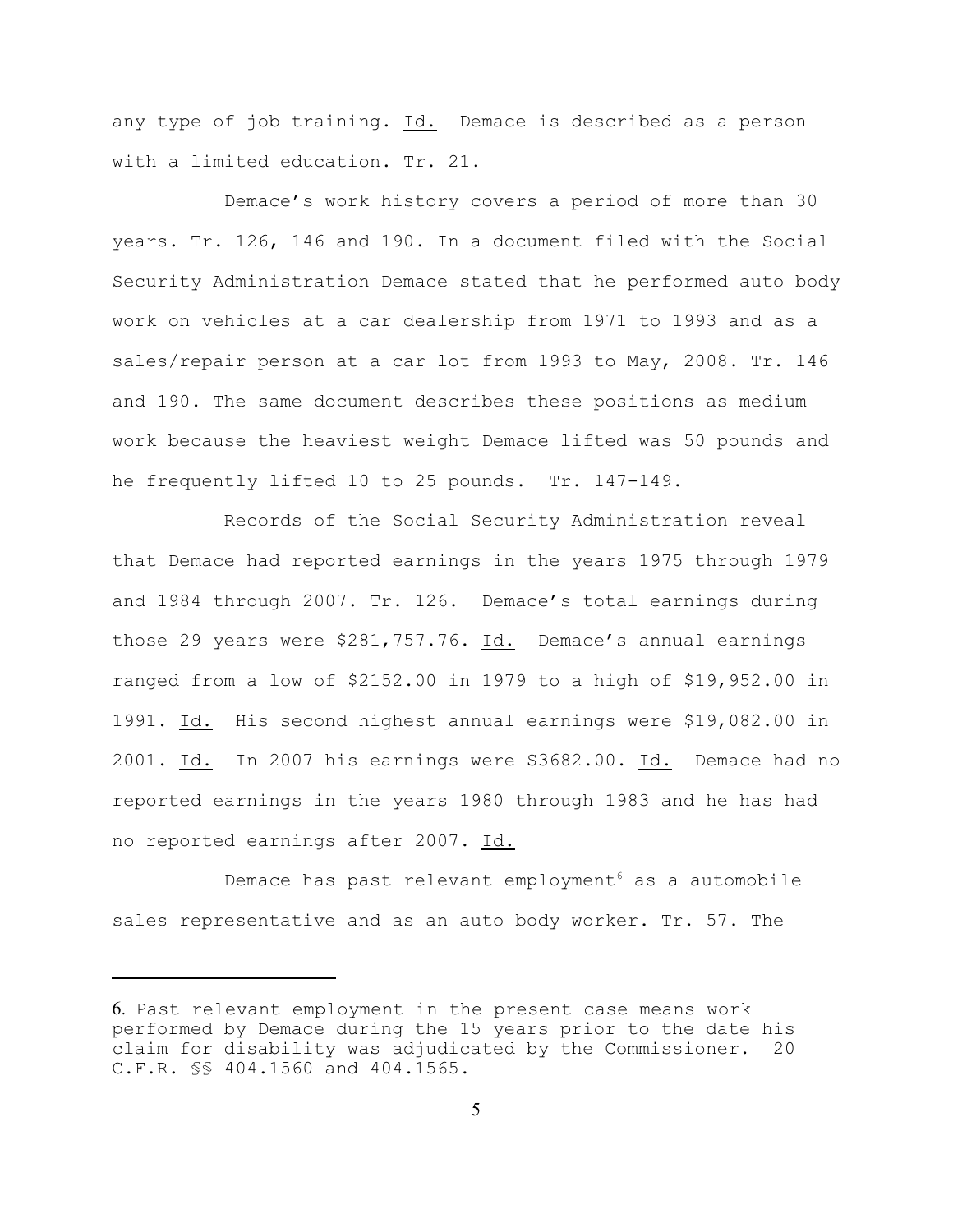sales representative position was described by a vocational expert as unskilled, light work and the auto body worker position as unskilled, medium work. Id.

Demace claims that he became disabled on April 29, 2008, because of low back pain and leg weakness. Tr. 134. The impetus for the low back pain and leg weakness was an injury sustained when he was hit as a pedestrian by an automobile that was being backed up at a car auction. Tr. 231-232. Demace also claims that he was disabled because of diabetes and high blood pressure. Tr. 134.

Demace was 50 years of age on the alleged disability onset date and 52 years of age on the date of the administrative hearing and the issuance of the ALJ's decision. Under the Social Security regulations a person 50 to 54 years of age is considered a "person closely approaching advanced age." 20 C.F.R. §§ 404.1563(c) and 416.963(c). The Social Security Administration considers a claimant 50 to 54 who has a severe impairment and limited work experience as someone who may not be able to adjust to other work. Id. A vocational expert testified at the administrative hearing that Demace had no transferrable job skills. Tr. 60. If Demace would have been limited to sedentary work and also found to have no transferable job skills, a limited education and unable to perform his prior relevant work, he would have been entitled to disability insurance benefits. See Medical-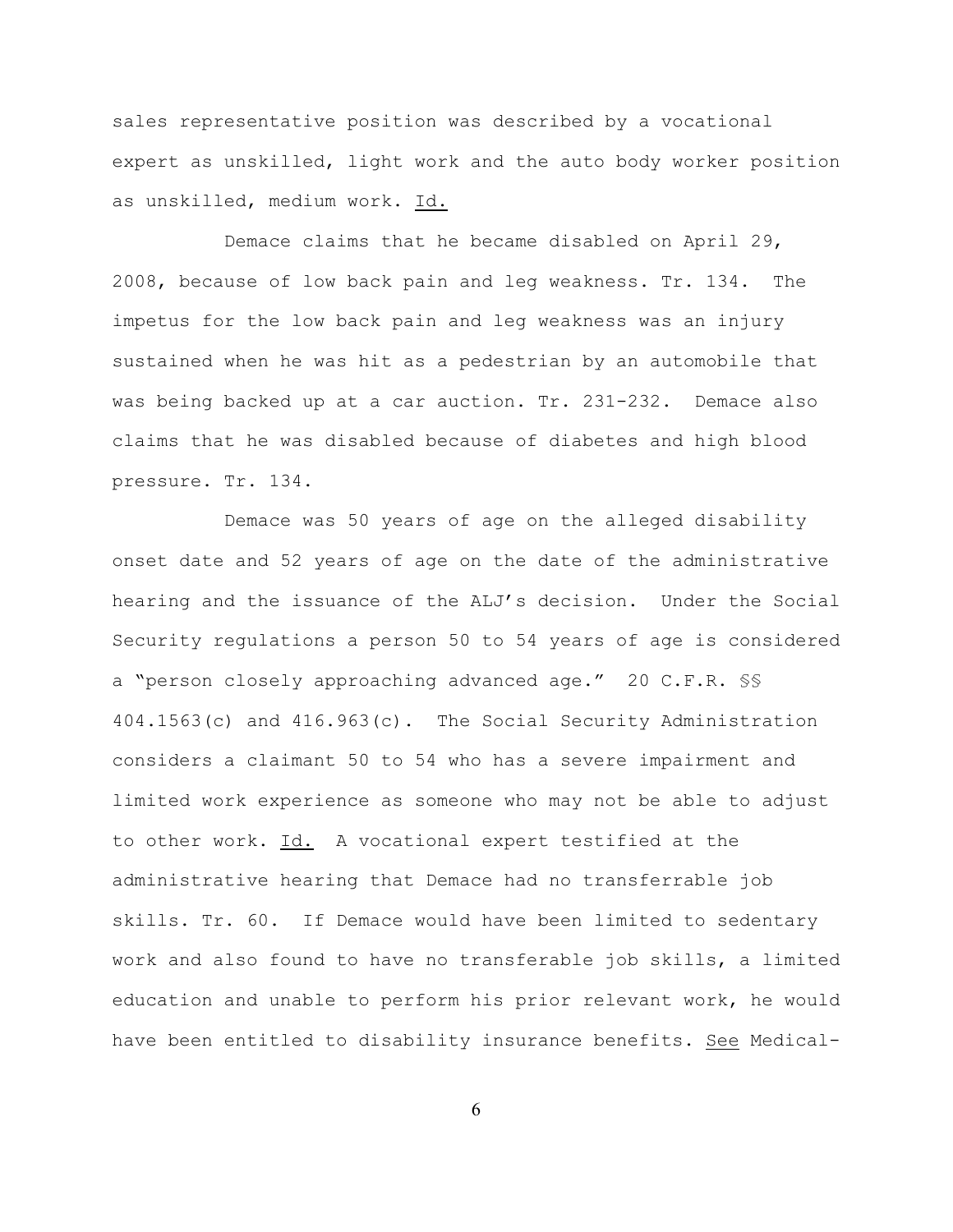Vocational Rules 201.00(g) and 201.09, 20 C.F.R. Part 404, Subpart P, Appendix 2.

 Light work from an exertional standpoint requires an individual to stand and/or walk for up to 6 hours during an 8 hour workday and lift and/or carry 20 pounds occasionally (up to 1/3 of an 8-hour workday or 2.67 hours) and 10 pounds frequently (up to  $2/3$  of an 8-hour workday or 5.33 hours). SSR 83-10.<sup>7</sup> The primary issue in this appeal is whether substantial evidence supports the ALJ's finding that Demace could engage in a range of full-time light work.

For the reasons set forth below, we will remand this case to the Commissioner for further proceedings.

### **STANDARD OF REVIEW**

When considering a social security appeal, we have plenary review of all legal issues decided by the Commissioner. See Poulos v. Commissioner of Social Security, 474 F.3d 88, 91

<sup>7.</sup> Social Security Ruling 83-10 in relevant part states as follows: "Light work. The regulations define light work as lifting no more than 20 pounds at a time with frequent lifting or carrying of objects weighing up to 10 pounds. Even though the weight lifted in a particular light job may be very little, a job is in this category when it requires a good deal of walking or standing – the primary difference between sedentary and most light jobs. . . . 'Frequent' means occurring from one-third to two-thirds of the time. Since frequent lifting or carrying requires being on one's feet up to two-thirds of a workday, the full range of light work requires standing or walking, of and on, for a total of approximately 6 hours of an 8-hour workday. Sitting may occur intermittently during the remaining time."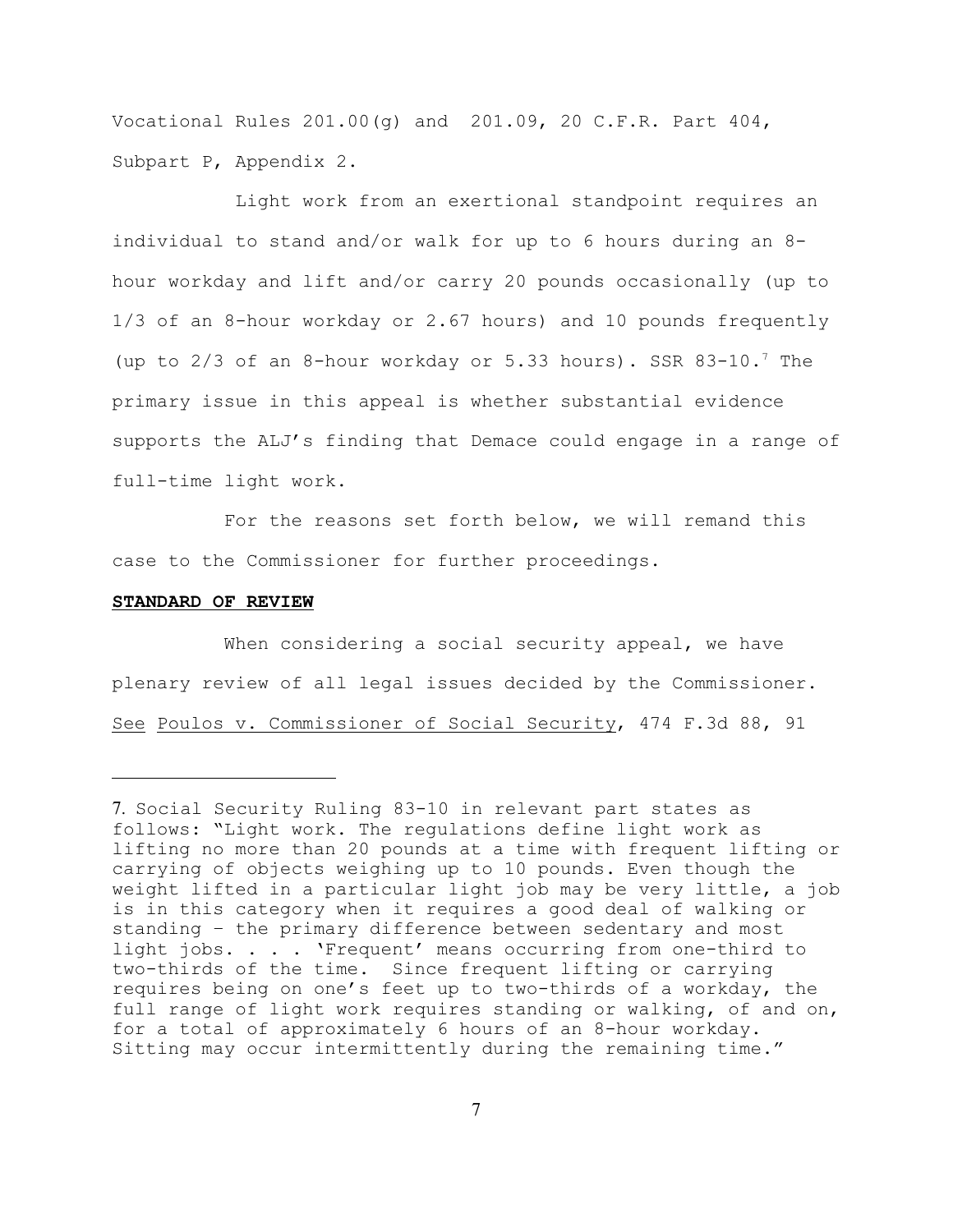(3d Cir. 2007); Schaudeck v. Commissioner of Social Sec. Admin., 181 F.3d 429, 431 (3d Cir. 1999); Krysztoforski v. Chater, 55 F.3d 857, 858 (3d Cir. 1995). However, our review of the Commissioner's findings of fact pursuant to 42 U.S.C.  $\frac{6}{5}$  405(q) is to determine whether those findings are supported by "substantial evidence." Id.; Brown v. Bowen, 845 F.2d 1211, 1213 (3d Cir. 1988); Mason v. Shalala, 994 F.2d 1058, 1064 (3d Cir. 1993). Factual findings which are supported by substantial evidence must be upheld. 42 U.S.C. §405(g); Fargnoli v. Massanari, 247 F.3d 34, 38 (3d Cir. 2001)("Where the ALJ's findings of fact are supported by substantial evidence, we are bound by those findings, even if we would have decided the factual inquiry differently."); Cotter v. Harris, 642 F.2d 700, 704 (3d Cir. 1981)("Findings of fact by the Secretary must be accepted as conclusive by a reviewing court if supported by substantial evidence."); Keefe v. Shalala, 71 F.3d 1060, 1062 (2d Cir. 1995); Mastro v. Apfel, 270 F.3d 171, 176 (4<sup>th</sup> Cir. 2001); Martin v. Sullivan, 894 F.2d 1520, 1529 & 1529 n.11 (11<sup>th</sup> Cir. 1990).

Substantial evidence "does not mean a large or considerable amount of evidence, but 'rather such relevant evidence as a reasonable mind might accept as adequate to support a conclusion.'" Pierce v. Underwood, 487 U.S. 552, 565 (1988)(quoting Consolidated Edison Co. v. N.L.R.B., 305 U.S. 197, 229 (1938)); Johnson v. Commissioner of Social Security, 529 F.3d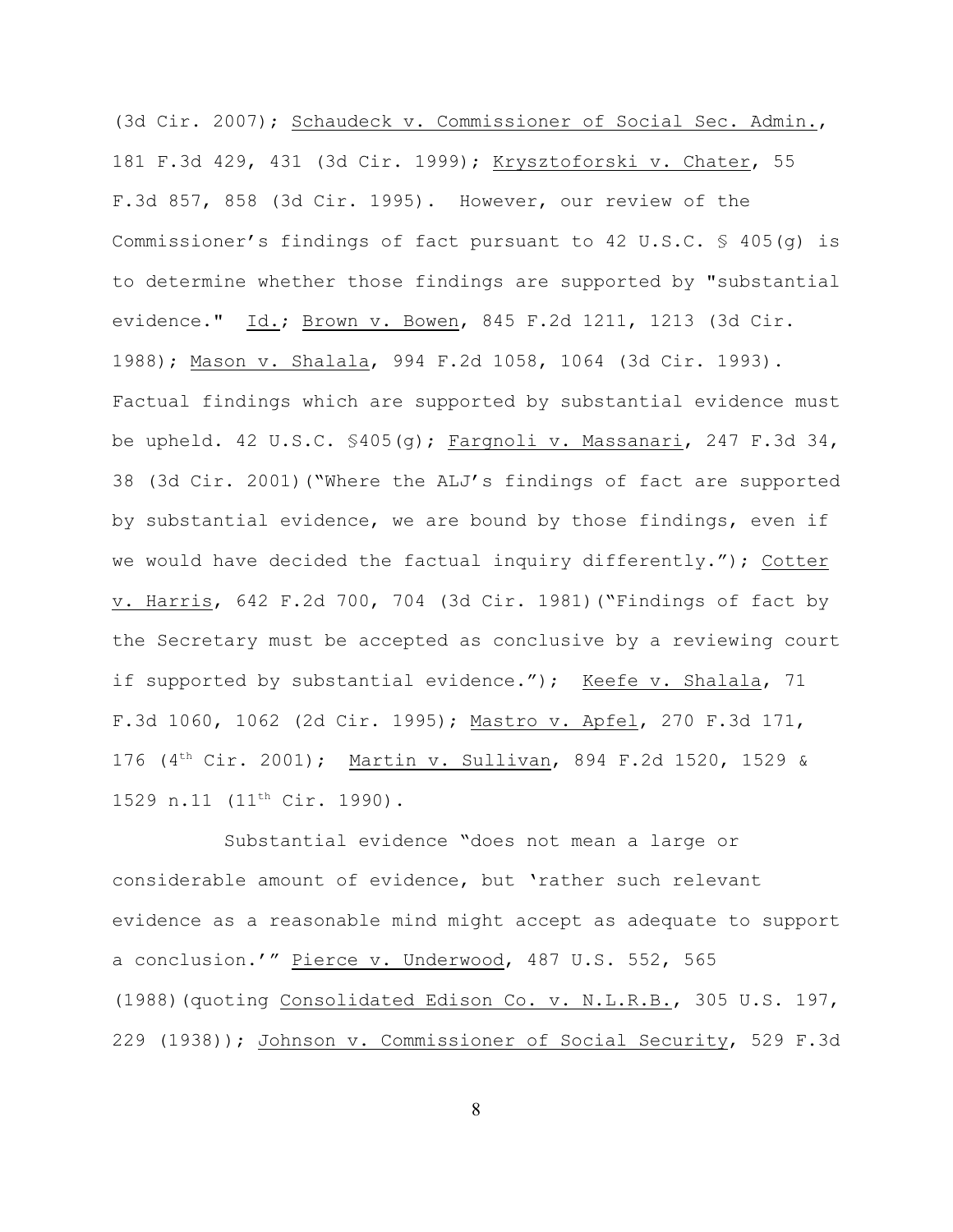198, 200 (3d Cir. 2008); Hartranft v. Apfel, 181 F.3d 358, 360 (3d Cir. 1999). Substantial evidence has been described as more than a mere scintilla of evidence but less than a preponderance. Brown, 845 F.2d at 1213. In an adequately developed factual record substantial evidence may be "something less than the weight of the evidence, and the possibility of drawing two inconsistent conclusions from the evidence does not prevent an administrative agency's finding from being supported by substantial evidence." Consolo v. Federal Maritime Commission, 383 U.S. 607, 620 (1966).

Substantial evidence exists only "in relationship to all the other evidence in the record," Cotter, 642 F.2d at 706, and "must take into account whatever in the record fairly detracts from its weight." Universal Camera Corp. v. N.L.R.B., 340 U.S. 474, 488 (1971). A single piece of evidence is not substantial evidence if the Commissioner ignores countervailing evidence or fails to resolve a conflict created by the evidence. Mason, 994 F.2d at 1064. The Commissioner must indicate which evidence was accepted, which evidence was rejected, and the reasons for rejecting certain evidence. Johnson, 529 F.3d at 203; Cotter, 642 F.2d at 706-707. Therefore, a court reviewing the decision of the Commissioner must scrutinize the record as a whole. Smith v. Califano, 637 F.2d 968, 970 (3d Cir. 1981); Dobrowolsky v. Califano, 606 F.2d 403, 407 (3d Cir. 1979).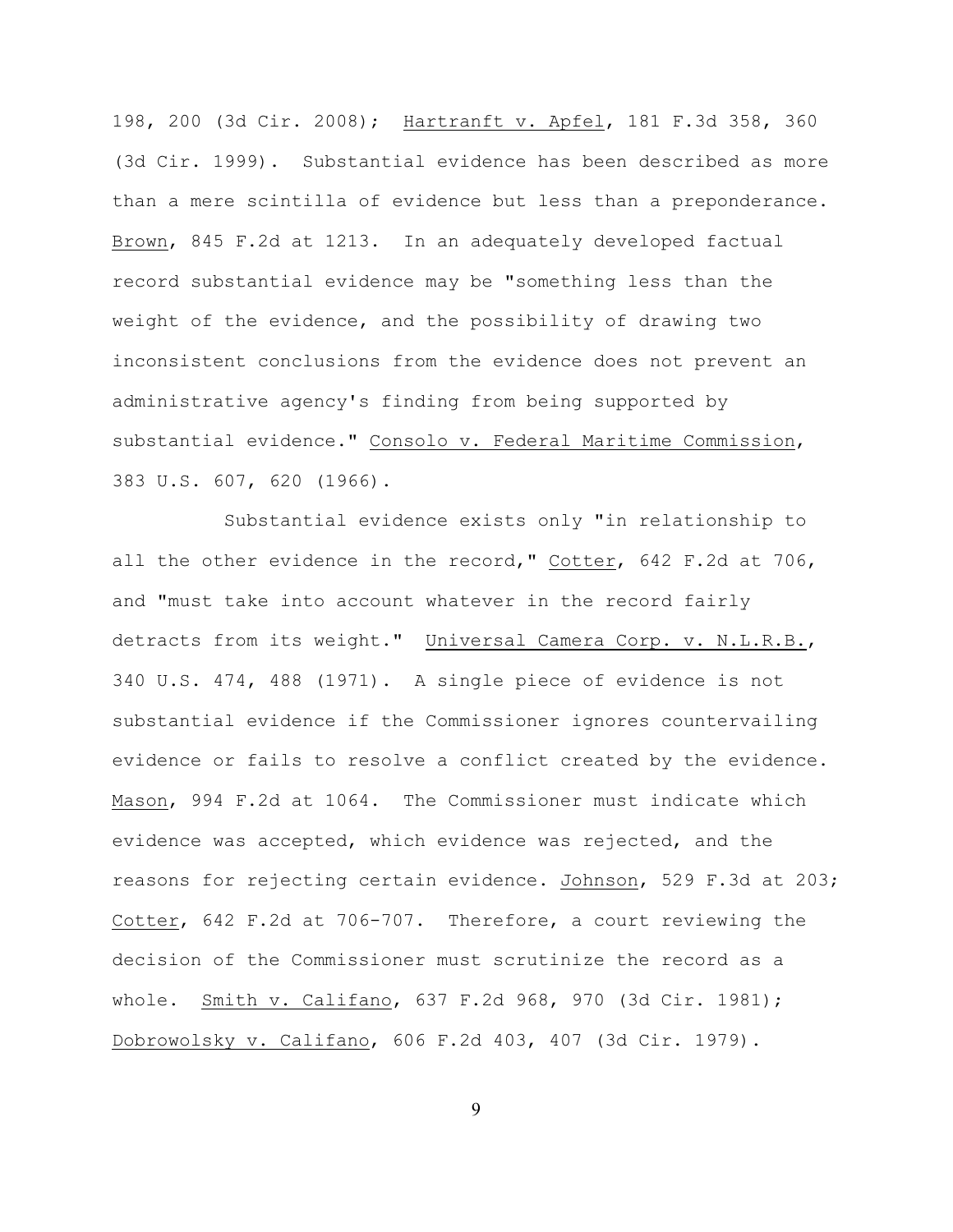Another critical requirement is that the Commissioner adequately develop the record. Shaw v. Chater, 221 F.3d 126, 131 (2d Cir. 2000)("The ALJ has an obligation to develop the record in light of the non-adversarial nature of benefits proceedings, regardless of whether the claimant is represented by counsel."); Rutherford v. Barnhart, 399 F.3d 546, 557 (3d Cir. 2005); Fraction v. Bowen, 787 F.2d 451, 454 (8<sup>th</sup> Cir. 1986); Reed v. Massanari, 270 F.3d 838, 841 (9<sup>th</sup> Cir. 2001); Smith v. Apfel, 231 F.3d 433. 437 (7<sup>th</sup> Cir. 2000); see also Sims v. Apfel, 530 U.S. 103, 120 S.Ct. 2080, 2085 (2000)("It is the ALJ's duty to investigate the facts and develop the arguments both for and against granting benefits[.]"). If the record is not adequately developed, remand for further proceedings is appropriate. Id.

## **SEQUENTIAL EVALUATION PROCESS**

To receive disability benefits, the plaintiff must demonstrate an "inability to engage in any substantial gainful activity by reason of any medically determinable physical or mental impairment which can be expected to result in death or which has lasted or can be expected to last for a continuous period of not less than 12 months."  $42 \text{ U.S.C. }$   $\frac{6}{5}$  432(d)(1)(A). Furthermore,

> [a]n individual shall be determined to be under a disability only if his physical or mental impairment or impairments are of such severity that he is not only unable to do his previous work but cannot, considering his age, education, and work experience, engage in any other kind of substantial gainful work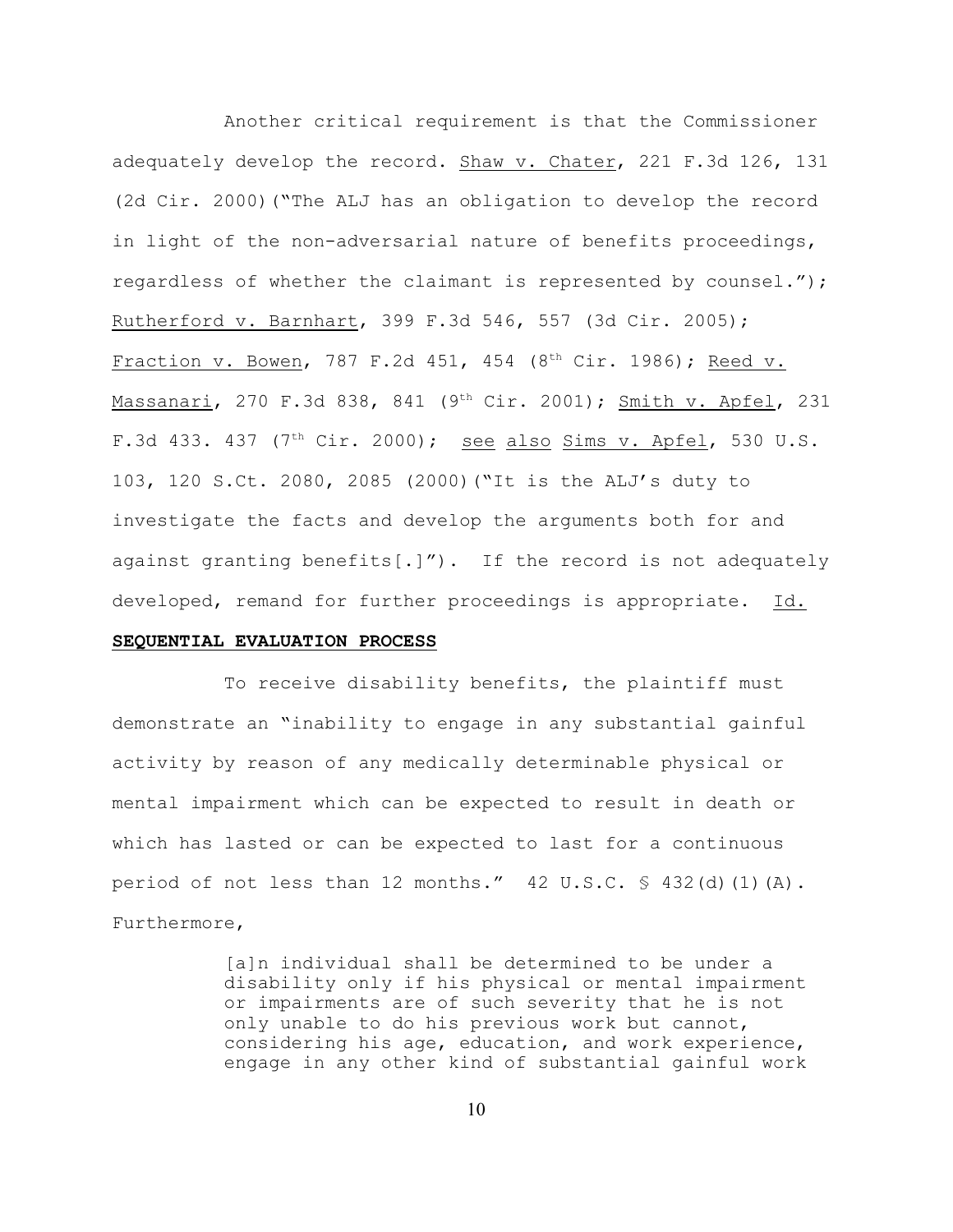which exists in the national economy, regardless of whether such work exists in the immediate area in which he lives, or whether a specific job vacancy exists for him, or whether he would be hired if he applied for work. For purposes of the preceding sentence (with respect to any individual), "work which exists in the national economy" means work which exists in significant numbers either in the region where such individual lives or in several regions of the country.

42 U.S.C. § 423(d)(2)(A).

The Commissioner utilizes a five-step process in evaluating disability insurance and supplemental security income claims. See 20 C.F.R. §404.1520 and 20 C.F.R. § 416.920; Poulos, 474 F.3d at 91-92. This process requires the Commissioner to consider, in sequence, whether a claimant (1) is engaging in substantial gainful activity,  $(2)$  has an impairment that is severe or a combination of impairments that is severe,  $9(3)$  has

9. The determination of whether a claimant has any severe impairments, at step two of the sequential evaluation process, is a threshold test. 20 C.F.R. §§ 404.1520(c) and 416.920(c). If a claimant has no impairment or combination of impairments which significantly limits the claimant's physical or mental abilities to perform basic work activities, the claimant is "not disabled" and the evaluation process ends at step two. Id. If a claimant has any severe impairments, the evaluation process continues. 20 C.F.R.  $\frac{1}{5}$  404.1520(d) - (g) and 416.920(d) - (g). Furthermore, all medically determinable impairments, severe and non-severe, are considered in the subsequent steps of the sequential evaluation process. 20 C.F.R. §§ 404.1523, 404.1545(a)(2), 416.923 and 416.945(a)(2). An impairment significantly limits a claimant's physical or mental abilities when its effect on the claimant to

<sup>8.</sup> If the claimant is engaging in substantial gainful activity, the claimant is not disabled and the sequential evaluation proceeds no further. Substantial gainful activity is work that "involves doing significant and productive physical or mental duties" and "is done (or intended) for pay or profit." 20 C.F.R. § 404.1510 and 20 C.F.R. § 416.910.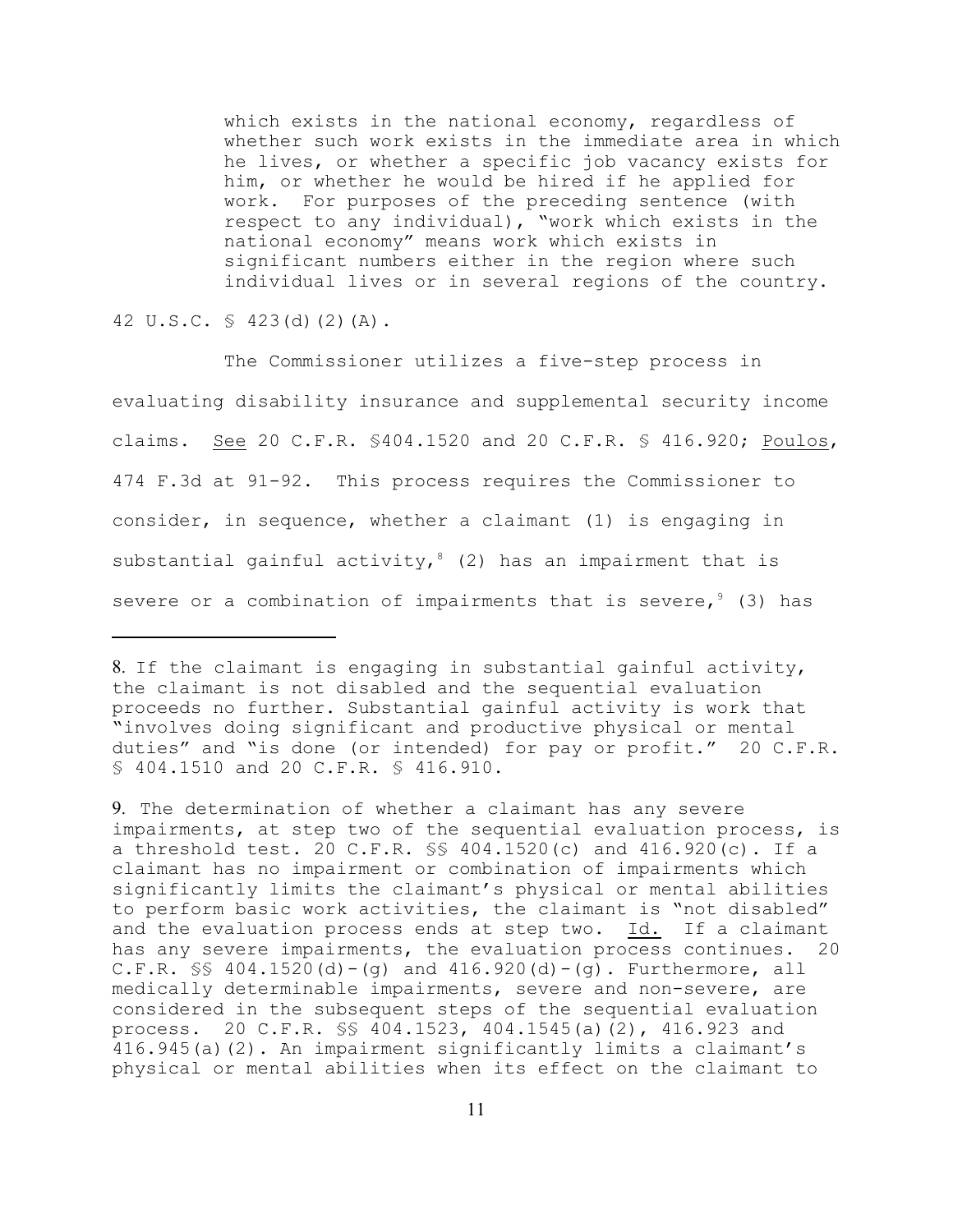an impairment or combination of impairments that meets or equals the requirements of a listed impairment,  $10(4)$  has the residual functional capacity to return to his or her past work and (5) if not, whether he or she can perform other work in the national economy. Id. As part of step four the administrative law judge must determine the claimant's residual functional capacity. Id.<sup>11</sup>

Residual functional capacity is the individual's maximum remaining ability to do sustained work activities in an ordinary work setting on a regular and continuing basis. See Social Security Ruling 96-8p, 61 Fed. Reg. 34475 (July 2, 1996). A regular and continuing basis contemplates full-time employment and is defined as eight hours a day, five days per week or other similar schedule. The residual functional capacity assessment must include a discussion of the individual's abilities. Id.; 20

perform basic work activities is more than slight or minimal. Basic work activities include the ability to walk, stand, sit, lift, carry, push, pull, reach, climb, crawl, and handle. 20 C.F.R. § 404.1545(b). An individual's basic mental or nonexertional abilities include the ability to understand, carry out and remember simple instructions, and respond appropriately to supervision, coworkers and work pressures. 20 C.F.R. § 1545(c).

<sup>10.</sup> If the claimant has an impairment or combination of impairments that meets or equals a listed impairment, the claimant is disabled. If the claimant does not have an impairment or combination of impairments that meets or equals a listed impairment, the sequential evaluation process proceeds to the next step.

<sup>11.</sup> If the claimant has the residual functional capacity to do his or her past relevant work, the claimant is not disabled.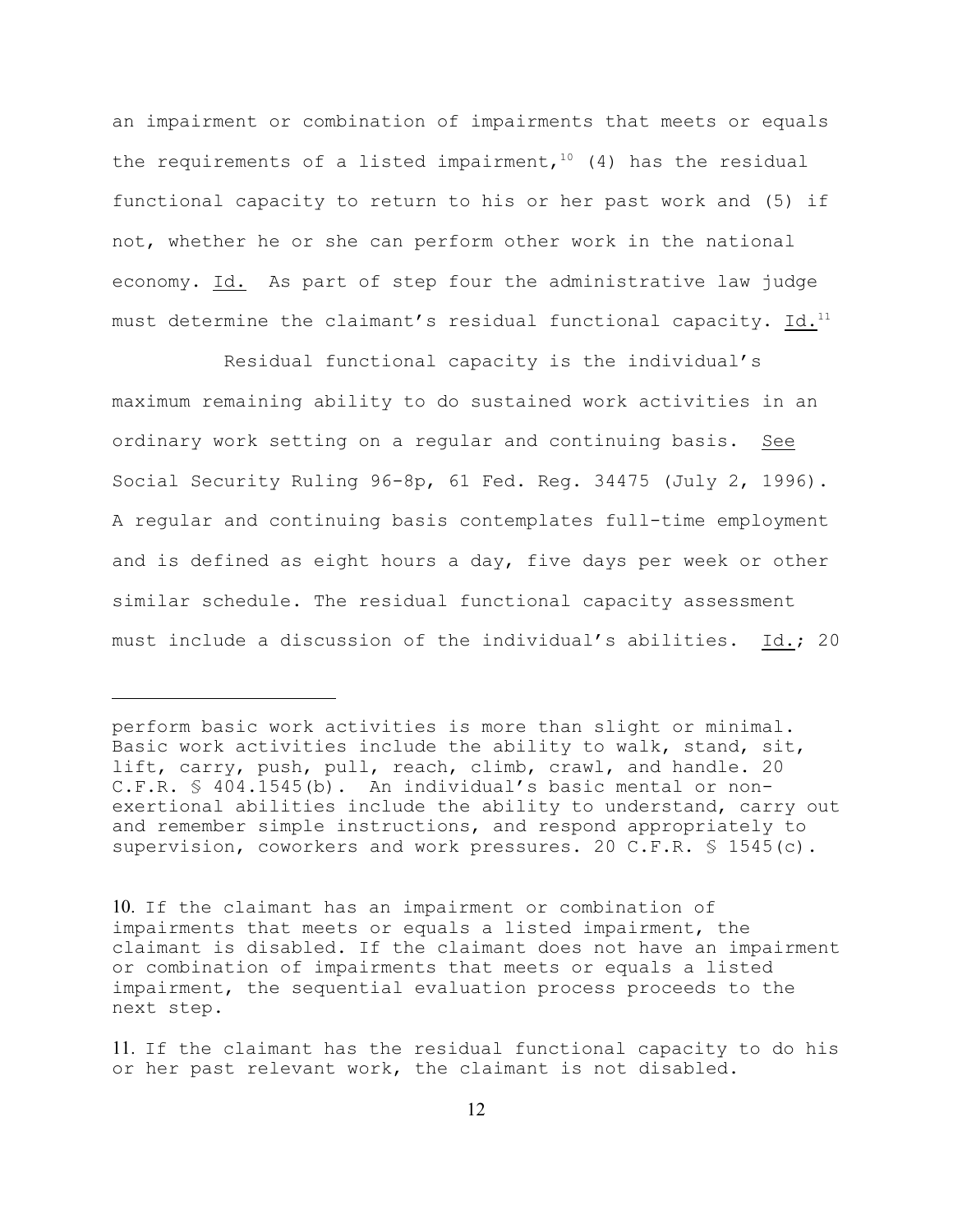C.F.R. §§ 404.1545 and 416.945; Hartranft, 181 F.3d at 359 n.1 ("'Residual functional capacity' is defined as that which an individual is still able to do despite the limitations caused by his or her impairment(s).").

### **MEDICAL RECORDS**

Before we address the administrative law judge's decision and the arguments of counsel, we will review some of the medical records. The administrative record contains medical records which were presented to the administrative law judge and additional medical records that were presently only to the Appeals Council. In reviewing the administrative law judge's decision we are to consider only those records that were before the ALJ. Matthews v. Apfel, 239 F.3d 589 (3d Cir. 2001).

After the alleged onset date of April 29, 2008, Demace received medical care from several physicians, including Mauer T. Biscotti, M.D., and Toni Jo Parmelee, D.O.

On May 22, 2008, Demace had an appointment with Dr. Biscotti. Tr. 225. The record of this appointment is handwritten and partially illegible but reveals that Demace complained of polyuria (excessive or abnormally large production of urine), polyphagia (excessive hunger or increased appetite), blurred vision and burning feet. Id. The only other item noted on this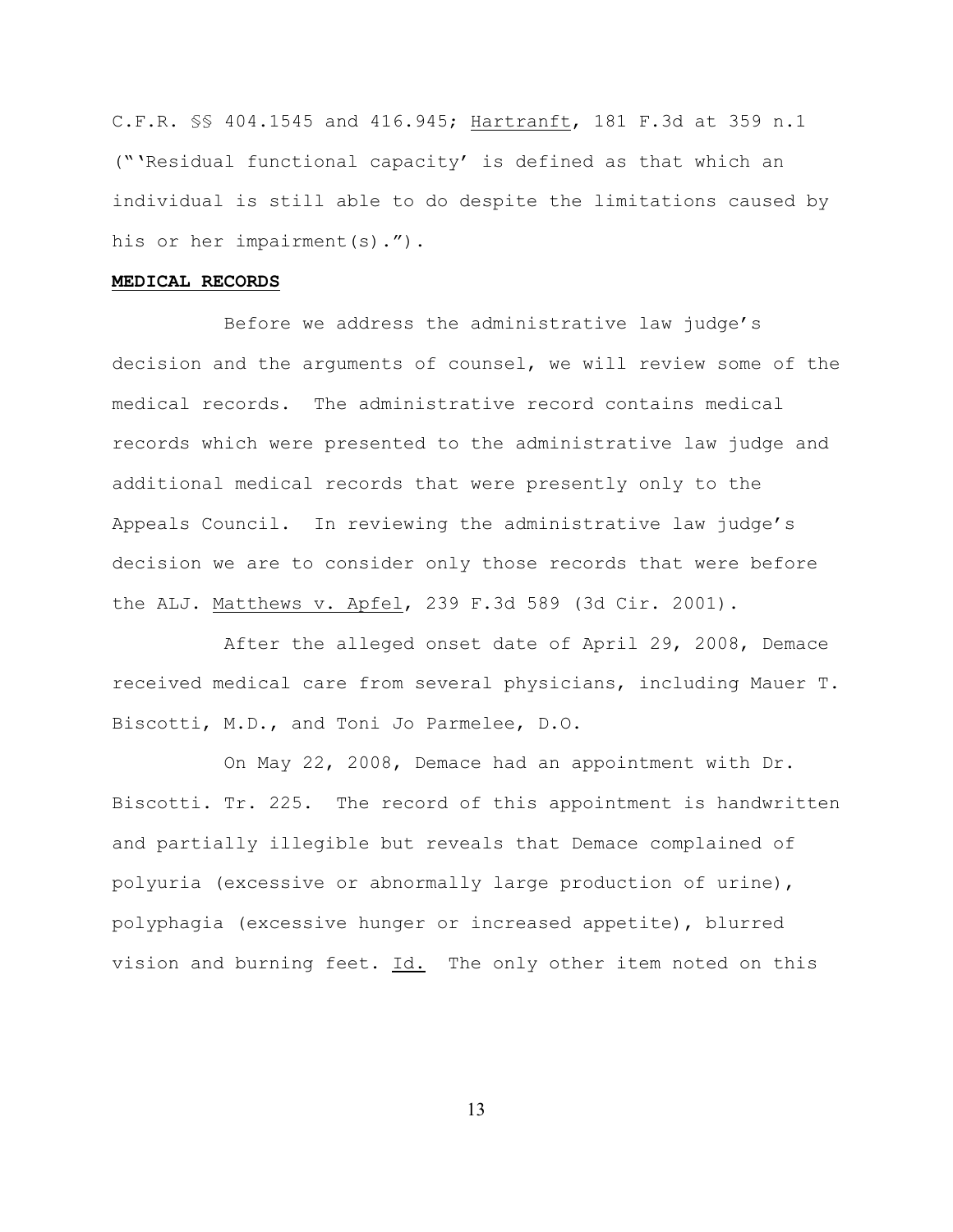record was that Demace's blood pressure was  $140/90$ .<sup>12</sup> Id.

The next record that we encounter is a lab report of an HGB A1C blood test. Tr. 228. The result of this test which was performed on or about May 28, 2008, was abnormally high at 15 percent.<sup>13</sup> Id. A notation in handwriting on this laboratory report indicates that Demace was prescribed the drug Glucophage 500 mg twice daily. $^{14}$  Id.

13. The A1C blood test is a test that measures the amount of glycated hemoglobin or glycohemoglobin in the blood. It is used to monitor the control of diabetes mellitus. Glycohemoglobin is hemoglobin to which glucose is bound. Glucose stays attached to hemoglobin for the life of the red blood cells, 120 days. A1C reflects the average blood glucose and gives a good estimate of how well an individual manages his or her diabetes over the prior 2 to 3 months. The normal A1C level is 7% according to the American Diabetes Association and 6.5% according to the American Association of Clinical Endocrinologists. An A1C level of 12 translates to an estimated average glucose of 298. American Diabetes Association, Estimated Average Glucose, http://www. diabetes.org/living-with-diabetes/treatment-and-care/blood-glucos e-control/estimated-average-glucose.html (Last accessed April 19, 2013). Normal fasting blood glucose is 70-99 mg/dl and normal blood glucose 2 hours after eating is 70-145 mg/dl. Diabetes Health Center, Blood Glucose, WebMed, http://diabetes.webmd.com/ blood-glucose?page=3 (Last accessed August 16, 2012).

14. "Glucophage (metformin) is an oral diabetes medicine that helps control blood sugar levels. Glucophage is for people with type 2 diabetes." Glucophage, Drugs.com, http://www.drugs.com /glucophage.html (Last accessed April 19, 2013).

<sup>12.</sup> Normal blood pressure is below 120/80; prehypertension is 120- 139/80-89; stage 1 hypertension is 140-159/90-99; and stage 2 hypertension is 160/100 or more. When the top number(systolic) is in the abnormal range and the bottom number (diastolic) is normal, the top number (systolic) is used to classify the patient's condition. See High blood pressure (hypertension), Mayo Clinic Staff, http://www.mayoclinic.com/health/blood-pressure /HI00043/ (Last accessed April 19, 2013).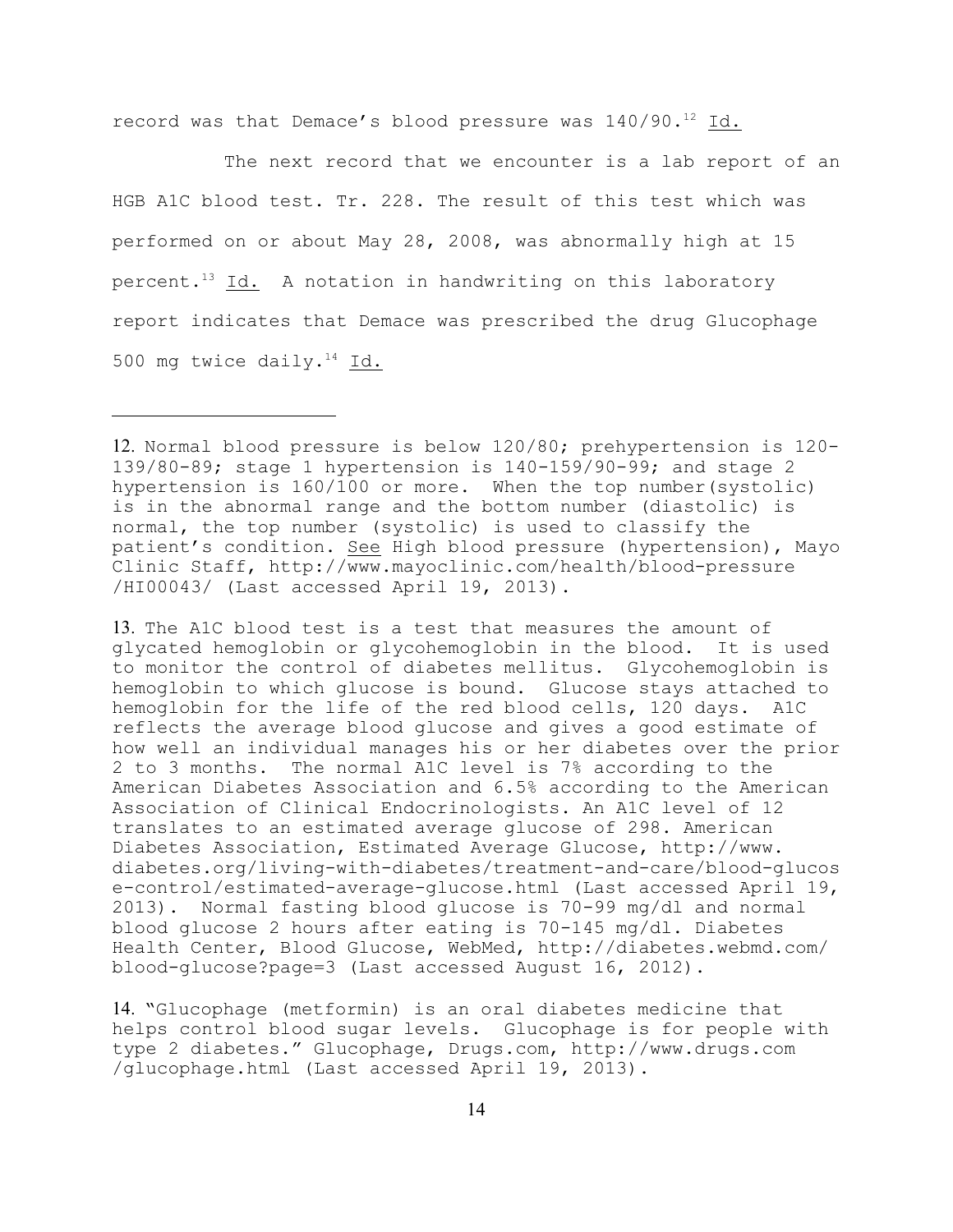On June 16, 2008, Demace had an appointment with Dr. Biscotti at which Demace complained of low back pain radiating to his legs with weakness. Tr. 224. Demace further reported that his blood glucose level tested at home was running greater than 300 mg/dl and that his left leg would "give out." Id. Dr. Biscotti's assessment was that Demace suffered from a low back contusion and non-insulin dependent diabetes mellitus. Id. Dr. Biscotti increased Demace's dosage of Glucophage, ordered x-rays of Demace's lumbar/sacral spine, left hip and pelvis, and left thigh bone (femur), and referred Demace to physical therapy. Id. The report of this appointment does not contain any objective physical examination findings other than Demace's blood pressure was 110/60 and Demace's neck, chest, respiratory system and cardiovascular system were all normal. Id.

On July 14, 2008, Demace had x-rays performed of the left knee, femur and hip and the lumbar spine. Tr. 199-220 and 230. The report of these x-rays states in relevant part as follows:

> Examination of the pelvis and left femur including the hip and knee shows no evidence of fracture or bone disease. The hip and knee joint spaces are maintained.

Impression: Negative pelvis and left femur.

Examination of the lumbar spine shows spondylolisthesis of the L5 on S1 with associated spondylolysis. There is narrowing of the L5-S1 interspace. There is no evidence of fracture. The pedicles, spinous and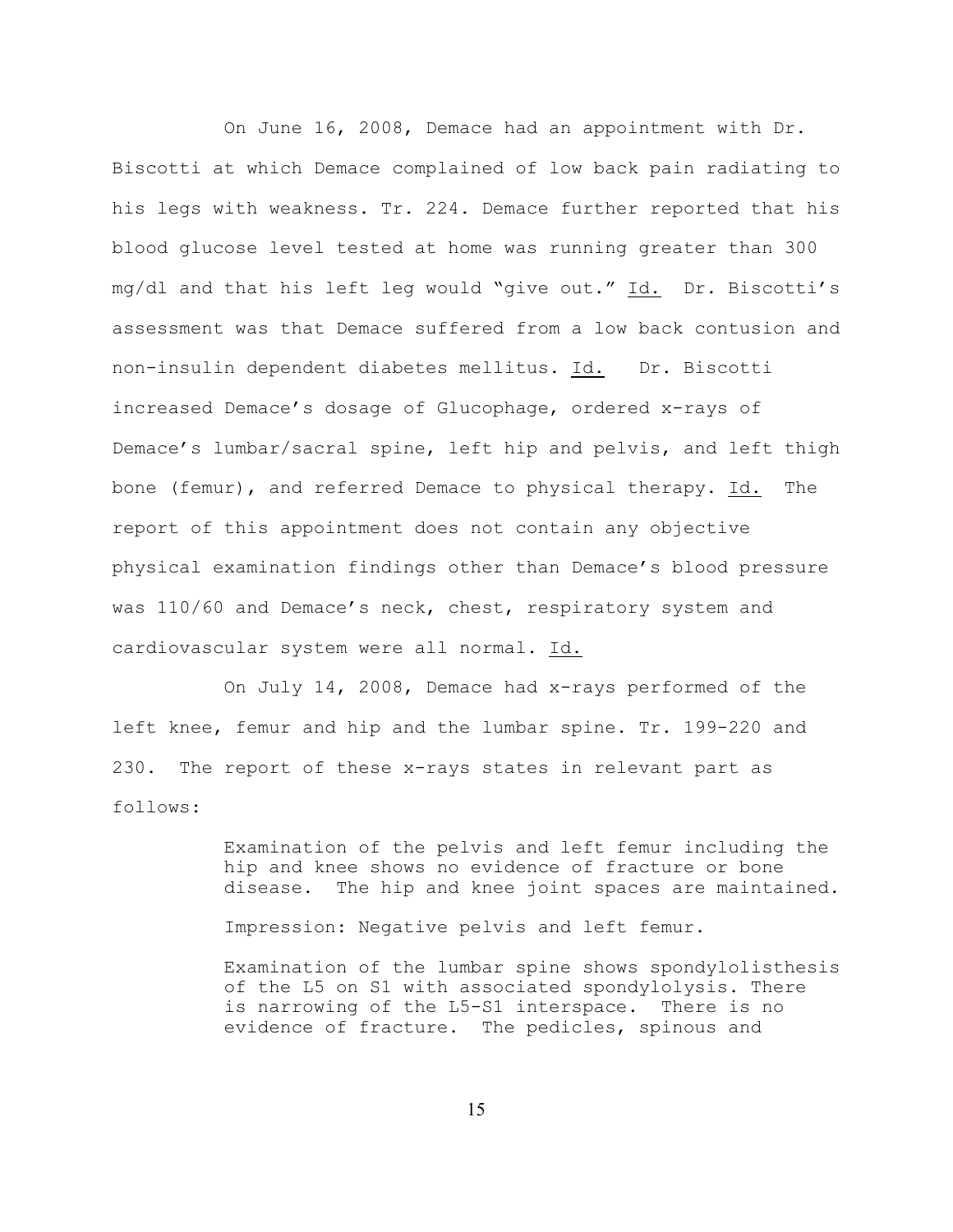transverse processes appear normal.<sup>15</sup>

Impression: Spondylolisthesis L5 on S1 with associated spondylolysis.<sup>16</sup>

15. A vertebra consists of several elements, including the vertebral body (which is the anterior portion of the vertebra), pedicles, laminae and the transverse processes. The spinous process is the bone that protrudes and that can be felt when a finger is run along the spine. Spinal muscles attach to this process. The vertebral body is the largest part of the vertebra and is somewhat oval shaped. The pedicles are two short processes made of bone that protrude from the back of the vertebral body. The laminae are two broad plates extending dorsally and medially from the pedicles and fusing to complete the vertebral arch (which is the posterior portion of the vertebra) and encloses the spinal cord. On an axial view of the vertebra, the transverse processes are two somewhat wing-like structures that extend on both sides of the vertebral body from the point where the laminae join the pedicles. The transverse processes serve for the attachment of ligaments and muscles. The endplates are the top and bottom portions of a vertebral body that come in direct contact with the intervertebral discs. The intervertebral discs sit between the vertebral bodies. The intervertebral discs, the soft cushions between the 24 bony vertebral bodies, have a tough outer layer and an inner core composed of a gelatin-like substance, the nucleus pulposus. The outer layer of an intervertebral disc is called the annulus fibrosus. A bulge (protrusion) is where the annulus of the disc extends beyond the perimeter of the vertebral bodies. A herniation is where the nucleus pulposus goes beyond its normal boundary into the annulus and presses the annulus outward or ruptures the annulus. Such bulges(protrusions) and herniations if they contact nerve tissue can cause pain.

16. Spondylolisthesis is a forward slip of one vertebra relative to another. Spondylolisthesis usually occurs towards the base of your spine in the lumbar area. Spondylolisthesis can be described according to its degree of severity. One commonly used description grades spondylolisthesis, with grade 1 being least advanced, and grade 5 being most advanced. The spondylolisthesis is graded by measuring how much of a vertebral body has slipped forward over the body beneath it. Grade 1 spondylolisthesis is where up to 25% of the vertebral body has slipped forward over the vertebral body beneath it. Exams and Tests for Spondylolisthesis, SpineUniverse, http://www.spineuniverse.com /conditions/spondylolisthesis/exams-tests-spondylolisthesis (Last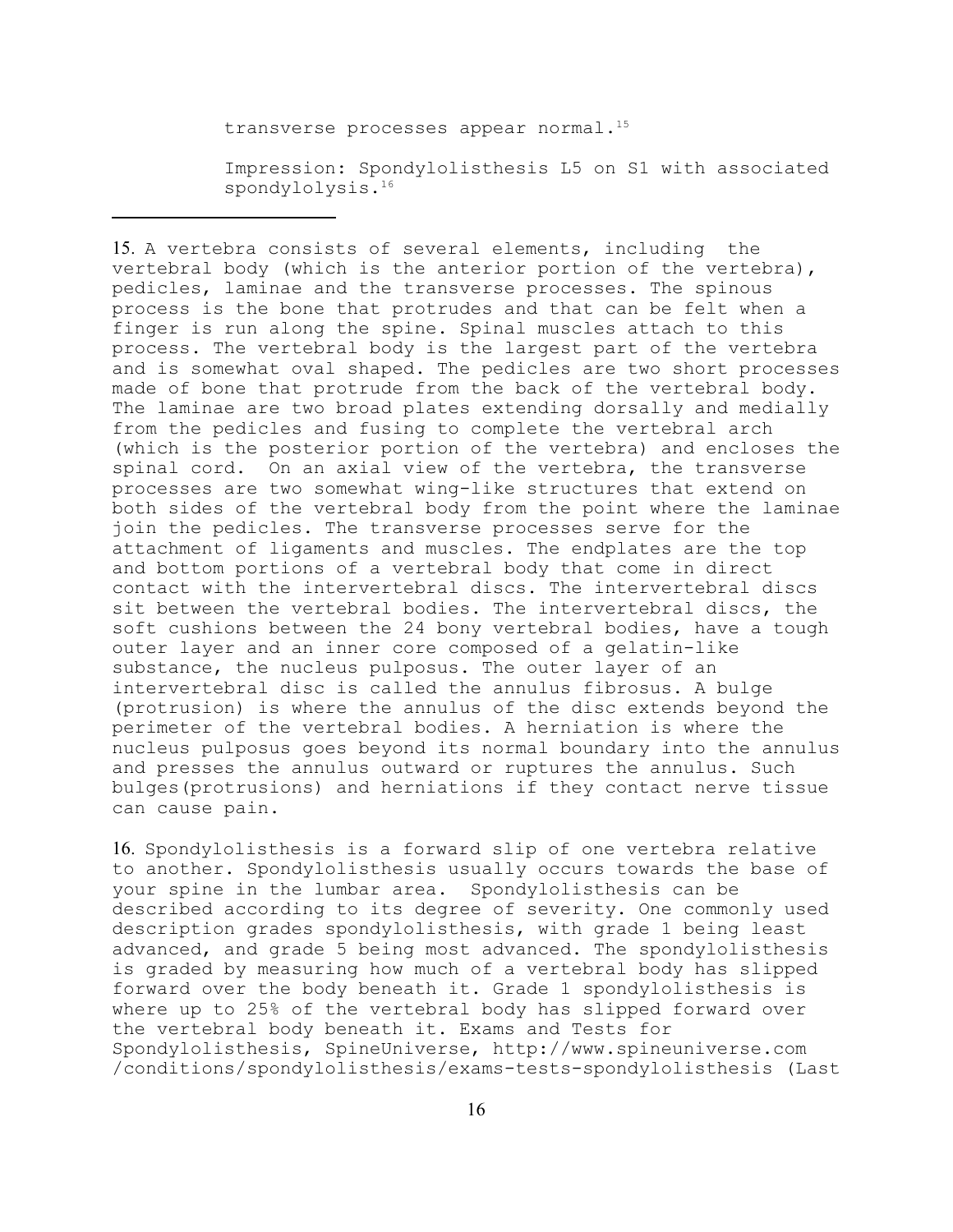Tr. 199.

On August 12, 2008, Demace had an appointment with Dr. Biscotti at which Demace complained of back and left leg pain. Tr. 223. Dr. Biscotti's assessment was that Demace suffered from a low back contusion and prescribed the drug Ultram.<sup>17</sup> Id. Dr. Biscotti further noted that Demace could work "at best 2-3 [hours per day]." Id.

On September 15, 2008, Demace was examined by William J. Krywicki, M.D., an orthopedic surgeon, at Geisinger Specialty Clinic, Wilkes-Barre, Pennsylvania. Tr. 198. Dr. Krywicki noted that pain was limiting Demace's ability to work. Id. Dr. Krywicki reviewed the x-rays performed in July and stated that his knee, femur, pelvis were normal but that the x-ray of the

accessed April 22, 2013). Symptoms of this condition include pain in the lower back, pain and weakness in one or both legs, and an altered gait. Symptoms of Spondylolisthesis, SpineUniverse, http://www.spineuniverse.com/conditions/ spondylolisthesis/symptoms-spondylolisthesis (Last accessed April 22, 2013). Some people who have this condition exhibit no symptoms. Id. A condition which may cause spondylolisthesis is spondylolysis. This condition "is a specific defect in the connection between vertebrae, the bones that make up the spinal column. This defect can lead to small stress fractures (breaks) in the vertebrae that can weaken the bones so much that one slips out of place, a condition called spondylolisthesis. Spondylolisthesis is a very common cause of low back pain." Cleveland Clinic, Diseases & Conditions, Spondylolysis, http://my.clevelandclinic.org/disorders/back\_pain/hic\_ spondylolysis.aspx (Last accessed April 22, 2013).

<sup>17.</sup> Ultram is a "narcotic-like pain reliever" which "is used to treat moderate to severe pain." Ultram, Drugs.com, http://www.drugs.com/ultram.html (Last accessed April 22, 2013).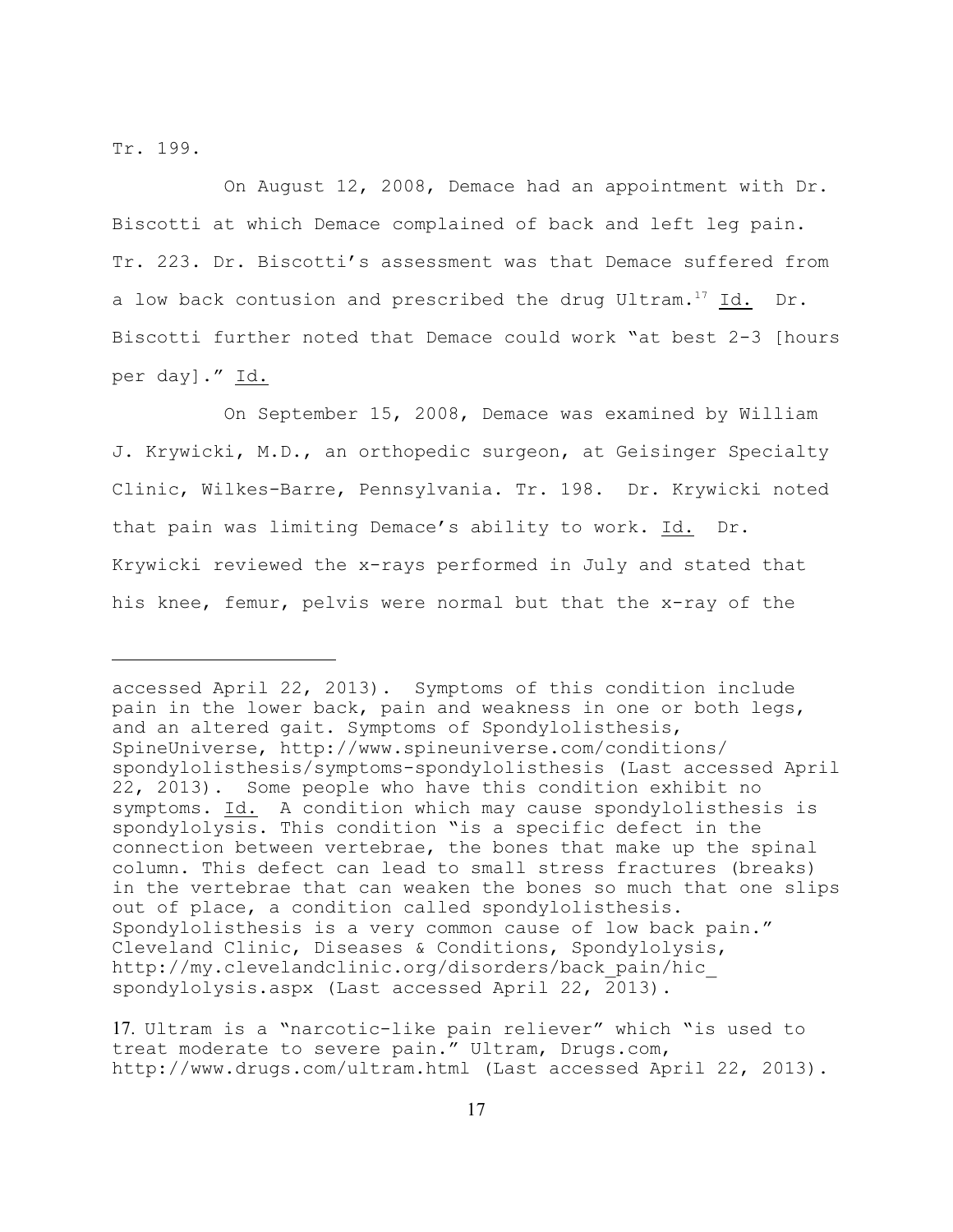lumbar spine revealed a grade 1-2 spondylolisthesis. Id. Dr. Krywicki noted that the condition appeared to be "chronic in nature." Id. Other than Demace's hamstrings being "a bit tight" the physical examination findings reported by Dr. Krywicki were normal. Id. Demace had normal strength in his flexors, abductors and extensors; he had a normal sensory examination in 'all dermatomes;  $''^{18}$  he had a negative straight leg raising test;<sup>19</sup> and he was unrestricted in the rotational motion of both hips. Id. Dr. Krywicki's plan was to "work on his hip abductors, extensor strengthening along with back extensor and abdominal strengthening" and "see him back then in a time frame of about 6 weeks" and then "[i]f symptoms [were] not improving  $\ldots$  . have him see Neurosurgery." Id.

The record reveals that Demace commenced physical therapy at Physical Therapy Associates of Northeast Pennsylvania on September 18, 2008, and had at least five sessions which ended

<sup>18.</sup> A dermatome is an area of the skin mainly supplied by a single spinal nerve, There are 8 such cervical nerves, 12 thoracic, 5 lumbar and 5 sacral. A problem with a particular nerve root should correspond with a sensory defect, muscle weakness, etc., at the appropriate dermatome. See Stephen Kishner, M.D., Dermatones Anatomy, Medscape Reference, http://emedicine.medscape .com/article/1878388-overview (Last accessed April 22, 2013).

<sup>19.</sup> The straight leg raise test is done to determine whether a patient with low back pain has an underlying herniated disc. The patient, either lying or sitting with the knee straight, has his or her leg lifted. The test is positive if pain is produced between 30 and 70 degrees. Niccola V. Hawkinson, DNP, RN, Testing for Herniated Discs: Straight Leg Raise, SpineUniverse, http://www.spineuniverse.com/experts/testing-herniated -discs-straight-leg-raise (Last accessed March 4, 2013).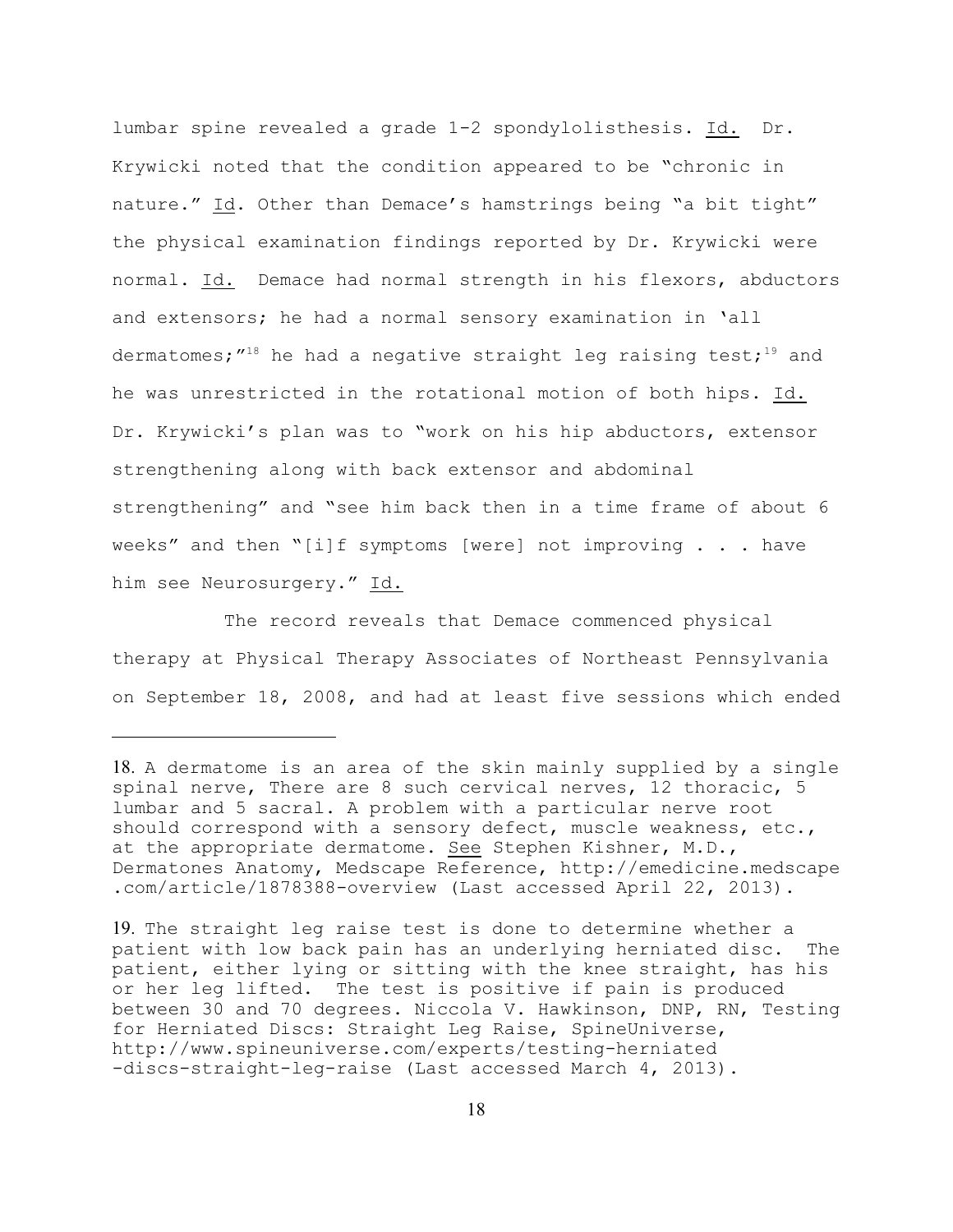on October 16, 2008. Tr. 210-215.

On September 23, 2008, Demace had an appointment with Dr. Parmelee at which Demace complained of back pain and radiating pain across the lower back and into the buttocks. Tr. 261. Demace also complained of tingling and numbness in his left lower extremity and that his left leg was "giving out." Id. Demace told Dr. Parmelee that he had been "walking his dog" but that he would have pain and limping after 20 yards and he would have to stop and rest after walking half a block. Id. Demace further stated that he had pain "when driving longer than one hour" and after sitting in a straight chair for 30 minutes. Id. At the time of this appointment Demace was taking the following medications: lisinopril, metoprolol, verapamil,<sup>20</sup> metformin and tramadol (Ultram). Tr. 262. A physical examination of Demace revealed that he had a large, nontender umbilical hernia; his right calf was larger than his left by 1 centimeter, suggesting possible atrophy of the left calf muscle; and Demace was unable to toe walk with the left lower extremity. Id. Dr. Parmelee's assessment was that Demace suffered from low back pain, lumbar and sacral spondyloarthritis, radicular syndrome of lower limbs, hypertension and non-insulin dependent diabetes mellitus. Tr. 262-263. Dr. Parmelee ordered an MRI of the lumbar spine. Tr.

<sup>20.</sup> Lisinopril, metoprolol and verapamil are drugs used to treat high blood pressure. See Drug Index A to Z, Drugs.com, http://www.drugs.com/drug\_information.html (Last accessed April 23, 2013).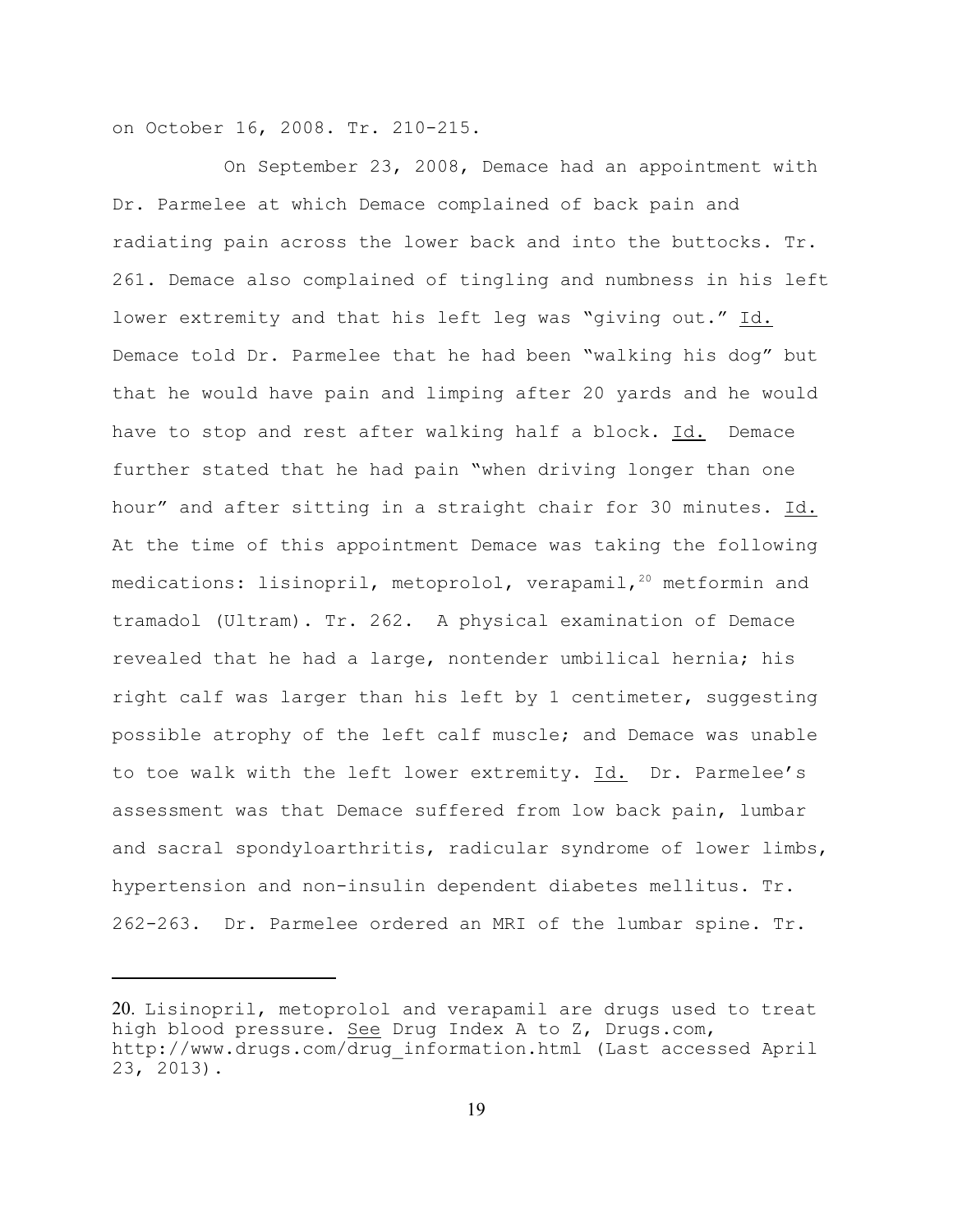263. That MRI which was performed on September 25, 2008, revealed "[g]rade 1 L5-S1 spondylolisthesis with possible bilateral spondylolysis of  $L5$ , with disc degeneration<sup>21</sup> and facet

21. Degenerative disc disease (discogenic disease) has been described as follows:

> As we age, the water and protein content of the cartilage of the body changes. This change results in weaker, more fragile and thin cartilage. Because both the discs and the joints that stack the vertebrae (facet joints) are partly composed of cartilage, these areas are subject to wear and tear over time (degenerative changes). The gradual deterioration of the disc between the vertebrae is referred to as degenerative disc disease. . . Wear of the facet cartilage and the bony changes of the adjacent joint is referred to as degenerative facet joint disease or osteoarthritis of the spine. Trauma injury to the spine can also lead to degenerative disc disease.

> Degeneration of the disc is medically referred to as spondylosis. Spondylosis can be noted on x-ray tests or MRI scanning of the spine as a narrowing of the normal "disc space" between the adjacent vertebrae.

> Degeneration of the disc tissue makes the disc more susceptible to herniation. Degeneration of the disc can cause local pain in the affected area. Any level of the spine can be affected by disc degeneration. When disc degeneration affects the spine of the neck, it is referred to as cervical disc disease. When the mid-back is affected, the condition is referred to as thoracic disc disease. Disc degeneration that affects the lumbar spine can cause chronic low back pain (referred to as lumbago) or irritation of a spinal nerve to cause pain radiating down the leg (sciatica). Lumbago causes pain localized to the low back and is common in older people. Degenerative arthritis (osteoarthritis) of the facet joints is also a cause of localized lumbar pain that can be detected with plain x-ray testing is also a cause of localized lumbar pain. The pain from degenerative disc disease of the spine is usually treated conservatively with intermittent heat, rest, rehabilitative exercises, and medications to relieve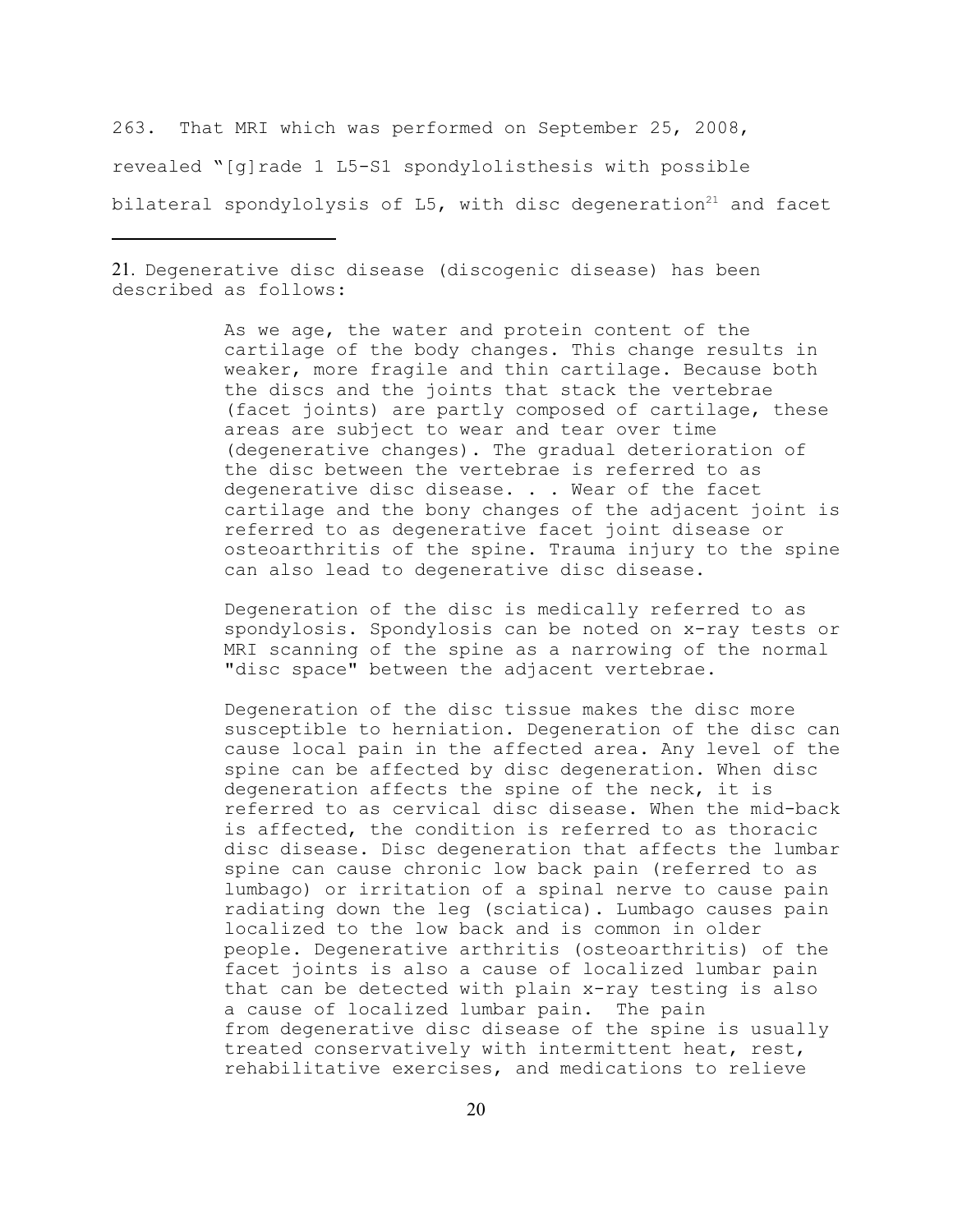joint arthropathy resulting in fairly marked bilateral foraminal encroachment" but "no significant spinal canal compromise." $^{22}$  Tr. 229. Also, on September 25, 2008, Demace had an electromyography (EMG) of the lower extremities which revealed the "presence of polyneuropathy<sup>23</sup> and the "presence of  $L4-L5$  radiculopathy

pain, muscle spasms, and inflammation.

William C. Shiel, Jr., M.D., Degenerative Disc Disease and Sciatica, MedicineNet.com, http://www.medicinenet. com/degenerativedisc/page2.htm (Last accessed April 22, 2013). Degenerative disc disease is considered part of the normal aging process. Id.

22. "The facet joints connect the posterior elements of the vertebral bodies to one another. Like the bones that form other joints in the human body, such as the hip, knee or elbow, the articular surfaces of the facet joints are covered by a layer of smooth cartilage, surrounded by a strong capsule of ligaments, and lubricated by synovial fluid. Just like the hip and the knee, the facet joints can also become arthritic and painful, and they can be a source of back pain. The pain and discomfort that is caused by degeneration and arthritis of this part of the spine is called facet arthropathy, which simply means a disease or abnormality of the facet joints." Facet Arthropathy, Back.com, http://www.back.com/causes-mechanical-facet.html (Last accessed February 3, 2012). The facet joints are in the back of the spine and act like hinges. There are two superior (top) and two inferior (bottom) portions to each facet joint called the superior and inferior articular processes. Foraminal encroachment is the narrowing of the opening through which nerves roots exit. The nerve roots are branches of the spinal cord. They carry signals to the rest of the body at each level along the spine.

23. "Neuropathy is a collection of disorders that occurs when nerves of the peripheral nervous system (the part of the nervous system outside of the brain and spinal cord) are damaged. The condition is generally referred to as peripheral neuropathy, and it is most commonly due to damage to nerve axons [nerve fibers]. Neuropathy usually causes pain and numbness in the hands and feet. It can result from traumatic injuries, infections, metabolic disorders, and exposure to toxins. . . Neuropathy can affect nerves that control muscle movement (motor nerves) and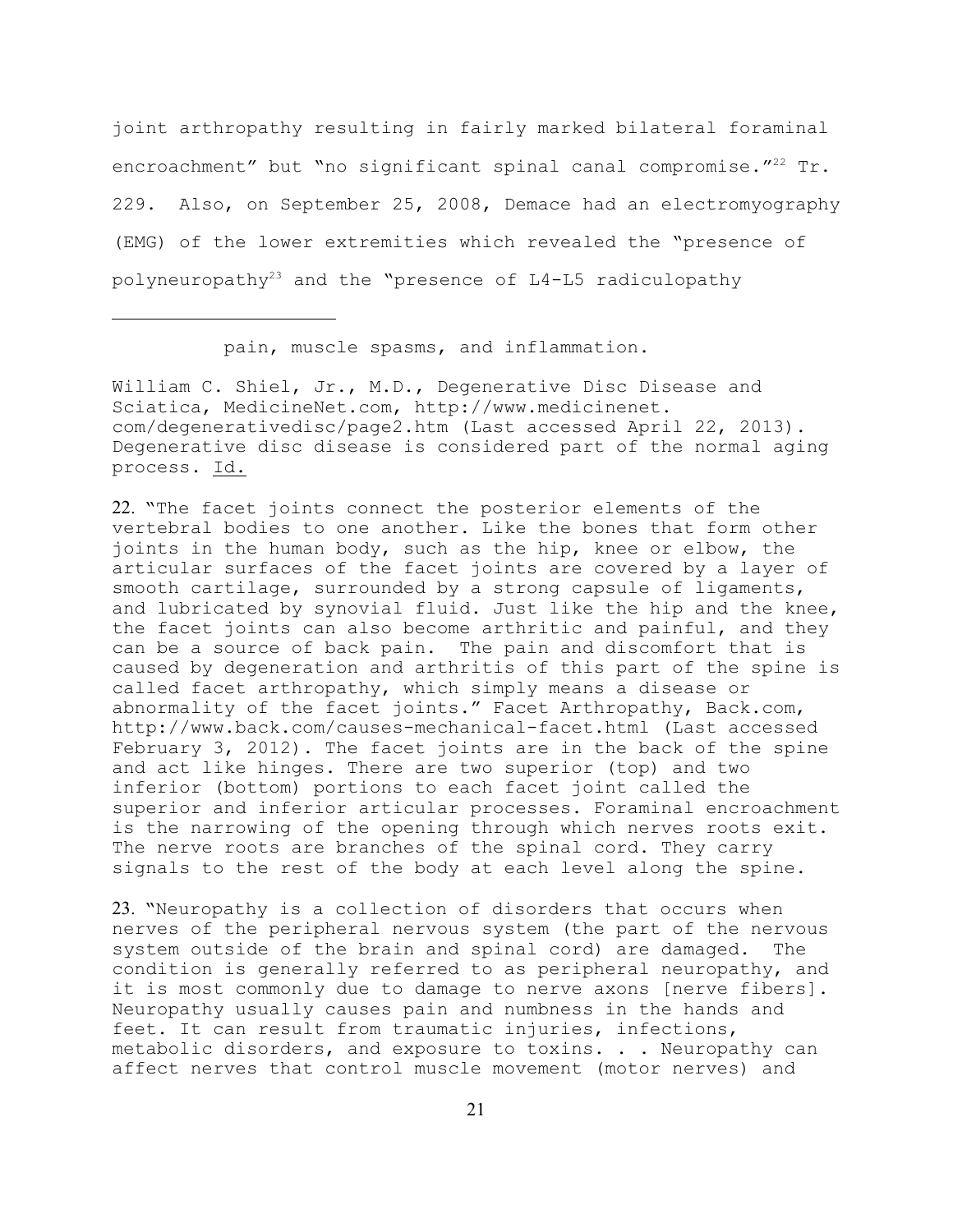bilaterally."<sup>24</sup> Tr. 259.

On September 30, 2008, Demace had an appointment with Dr. Biscotti at which Demace complained of back pain and reported that his symptoms were unchanged, including that his left leg was still "giving out." Tr. 222. The report of this appointment does not contain any objective physical examination findings other than Demace's pulse was 60, his blood pressure was 100/70, knee jerks (patellar reflexes) were absent,  $25$  and reflexes were intact

24. Radiculopathy is "characterized by pain which seems to radiate from the spine" to other parts of the body, including the extremities. Radiculopathy is a condition where one or more nerves or nerve roots are affected and do not work properly. Radiculopathy is a result of disc herniation or an injury causing foraminal impingement of an exiting nerve (the narrowing of the channel through which a nerve root passes). See, generally, Radiculopathy,MedicineNet.com,http://www.medicinenet.com/radiculo pathy/article.htm (Last accessed April 22, 2013). A herniated disc is one cause of radiculopathy. Id. Radiculopathy is a step beyond degenerative disc disease. Radiculopathy can cause tingling, numbness and weakness in an extremity.

25. Complete absence of the patellar reflex can be a sign of neurological damage or compression in the L2, L3 or L4 region of the lumbar spine. Nerve Function Tests for Evaluating Low Back Problems, emedincinhealth, http://www.emedicinehealth.com/nerve\_ function tests for evaluating low back problems-health/article em

those that detect sensations such as coldness or pain (sensory nerves). . . Pain from peripheral neuropathy is often described as a tingling or burning sensation." Medical News Today, What is Neuropathy? Neuropathy Causes and Treatments, http://www.medical newstoday.com/articles/147963.php (Last accessed April 22, 2013). "Polyneuropathy is a specific term that refers to a generalized, relatively homogenous process affecting many peripheral nerves, with the distal nerves usually affected most prominently." Overview of polyneuropathy, UptoDate, http://www.uptodate.com/ contents/overview-of-polyneuropathy (Last accessed April 22, 2013).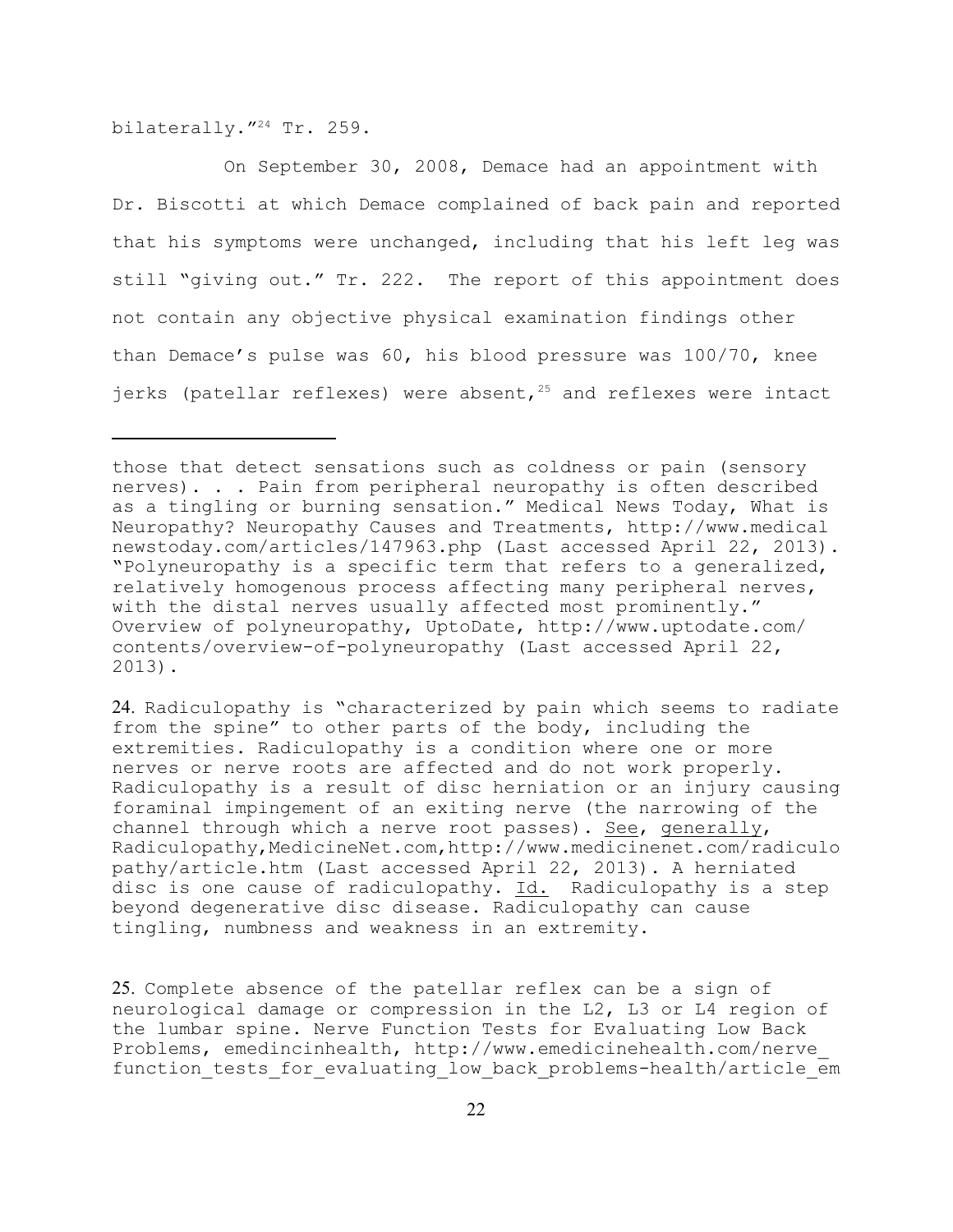at the ankles. Id. Dr. Biscotti's impression was that Demace suffered from a lumbar contusion with radiculopathy and directed that he continue light duty which in his previous appointment treatment note of August 12, 2008, was specified to be 2-3 hours of work per day. Id.

On October 17, 2008, Demace had an acute case of pacreatitis and received emergency care from the Wyoming Valley Health Care System, Wilkes-Barre. Tr. 203-209.

Demace had abnormal blood glucose levels of 303 mg/dl and 287 mg/dl on October 18, 2008, and an abnormal reading of 276 mg/dl on October 19, 2008. Tr. 227.

On November 3, 2008, Demace had an appointment with Dr. Biscotti regarding his recent bout with pacreatitis and abnormal blood sugar levels. Tr. 221. The report of this appointment only notes that Demace weighed 234 pounds and that his blood pressure was 118/70. Id.

On November 17, 2008, Dr. Biscotti completed an insurance form for Demace in which he noted that Demace's chief complaint was low back pain with left leg weakness. Tr. 220. Dr. Biscotti further stated that the treatment plan was physical therapy and analgesics, that Demace was disabled and unable to work full-time but that he could return to work on a part-time basis at a light duty level. Id.

On December 16, 2008, Demace had an appointment with

.htm (Last accessed April 22, 2013).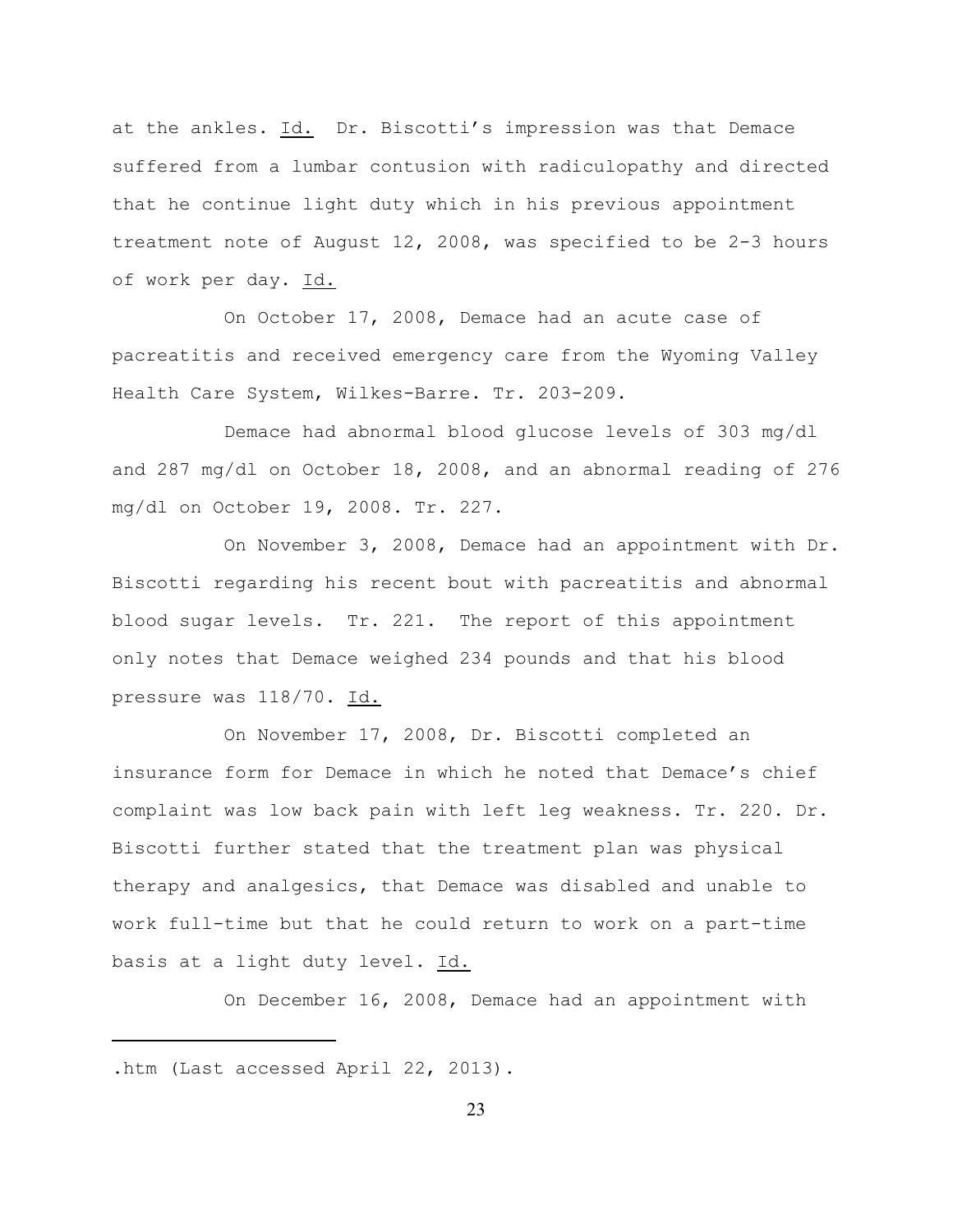Dr. Parmelee at which Demace complained of low back pain and radiation of pain to the lower legs. Tr. 266. A physical examination revealed, inter alia, loss of lumbar lordosis (normal curvature)and significant muscle spasm; palpation revealed moderate paraspinal spasm and sacroiliac joint tenderness; a positive straight leg raising test bilaterally; a leaning forward gait; normal motor and sensory function; diminished to normal reflexes; and an unremarkable neurologic examination. Tr. 266- 267. Dr. Parmelee's impression was that Demace suffered from radicular syndrome of the lower limbs, lumbar and sacral spondyloarthritis, low back pain, high blood pressure and noninsulin dependent diabetes mellitus. Tr. 267.

On December 22, 2008, Dr. Biscotti completed an insurance form on behalf of Demace in which he stated that Demace was disabled from work. Tr. 219.

On January 12, 2009, Demace had an appointment with Dr. Parmelee at which Demace complained of low back pain and radiation of pain to the lower legs. Tr. 268. At the time of this appointment Demace was taking the following medications: lisinopril, metoprolol, verapamil, metformin and tramadol. Tr. 268. The results of a physical examination of Demace were similar to the results of the physical examination performed on December 16, 2008. Dr. Parmelee's impression was that Demace suffered from radicular syndrome of the lower limbs, lumbar and sacral spondyloarthritis, spondylolisthesis, polyneuropathy, low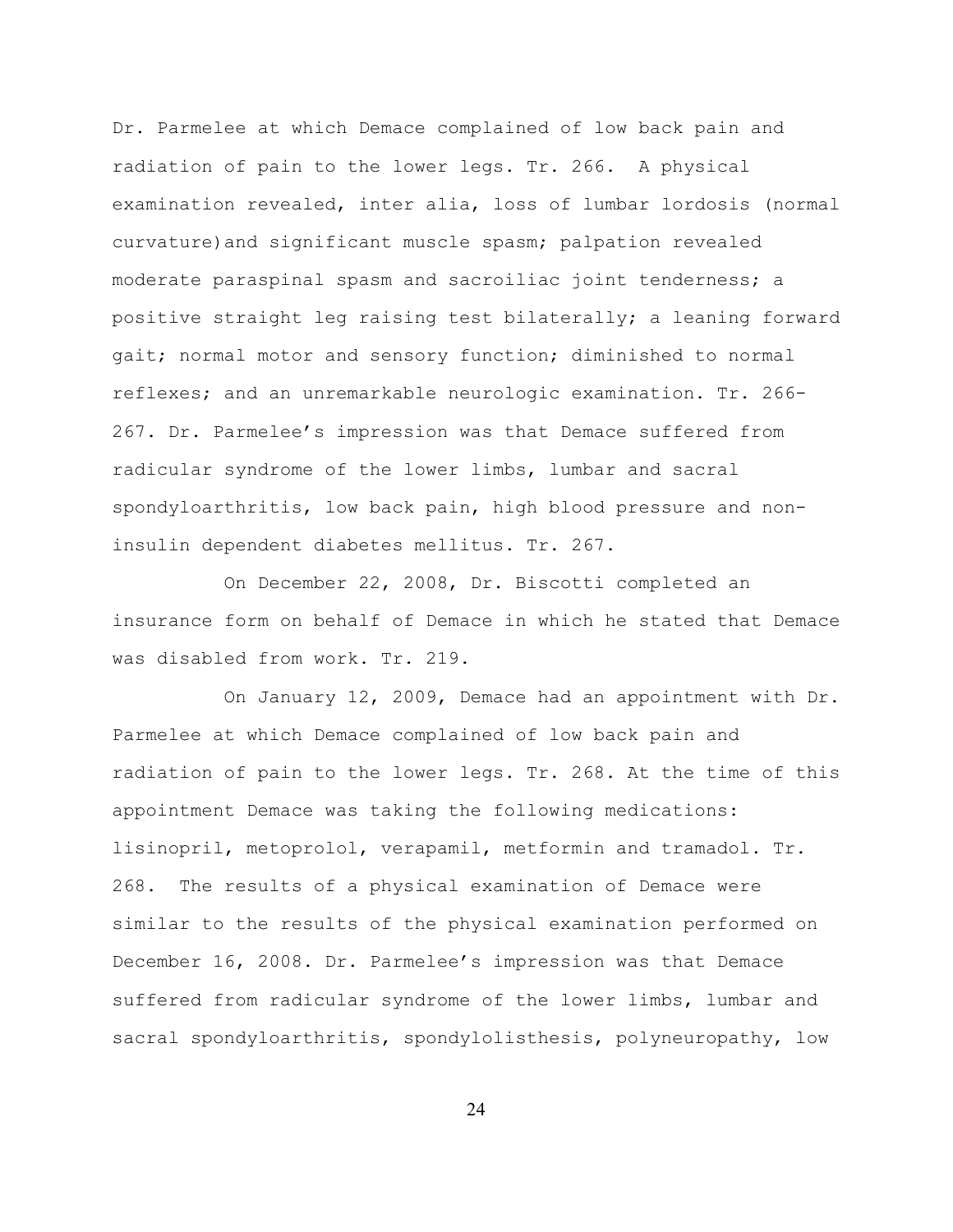back pain, high blood pressure and non-insulin dependent diabetes mellitus. Tr. 269. Dr. Parmelee prescribed the drugs Lyrica<sup>26</sup> and Vicodin $27$  and referred Demace for a neurosurgery consultation. Tr. 269-271.

On January 22, 2009, Demace had an appointment with Akash D. Agarwal, M.D., a neurosurgeon, at the Milton S. Hershey Medical Center, Hershey, Pennsylvania. Tr. 313-315. Other than blood pressure of 167/96 and minimal pain on palpation of the lumbar spine, the results of a physical examination of Demace were normal/unremarkable. Tr. 314. Dr. Agarwal reviewed the MRI of Demace's lumbar spine and noted that it did not reveal evidence of any significant disc herniation or spinal canal stenosis but that it showed at the L5-S1 level a mild grade 1 spondylolisthesis and an area of bilateral foraminal encroachement. Id. Dr. Agarwal recommended conservative treatment prior to considering any surgical intervention. Id. Dr. Agarwal referred Demace to physical therapy and a pain management specialist. Tr. 329-330.

<sup>26.</sup> Lyrica is used, inter alia, "to control seizures and to treat fibromyalgia. It is also used to treat pain caused by nerve damage in people with diabetes (diabetic neuropathy), herpes zoster (post-herpes neuralgia), or neuropathic pain associated with spinal cord injury. Lyrica may also be used for other purposes not listed[.]" Lyrica, Drugs.com, http://www.drugs. com/lyrica.html (Last accessed April 23, 2013).

<sup>27.</sup> Vicodin is a combination of acetaminophen and hydrocodone. Hydrocodone is a narcotic pain reliever. Acetaminophen increases the effects of hydrocodone. Vicodin, Drugs.com, http://www.drugs.com/vicodin.html (Last accessed April 23, 2013).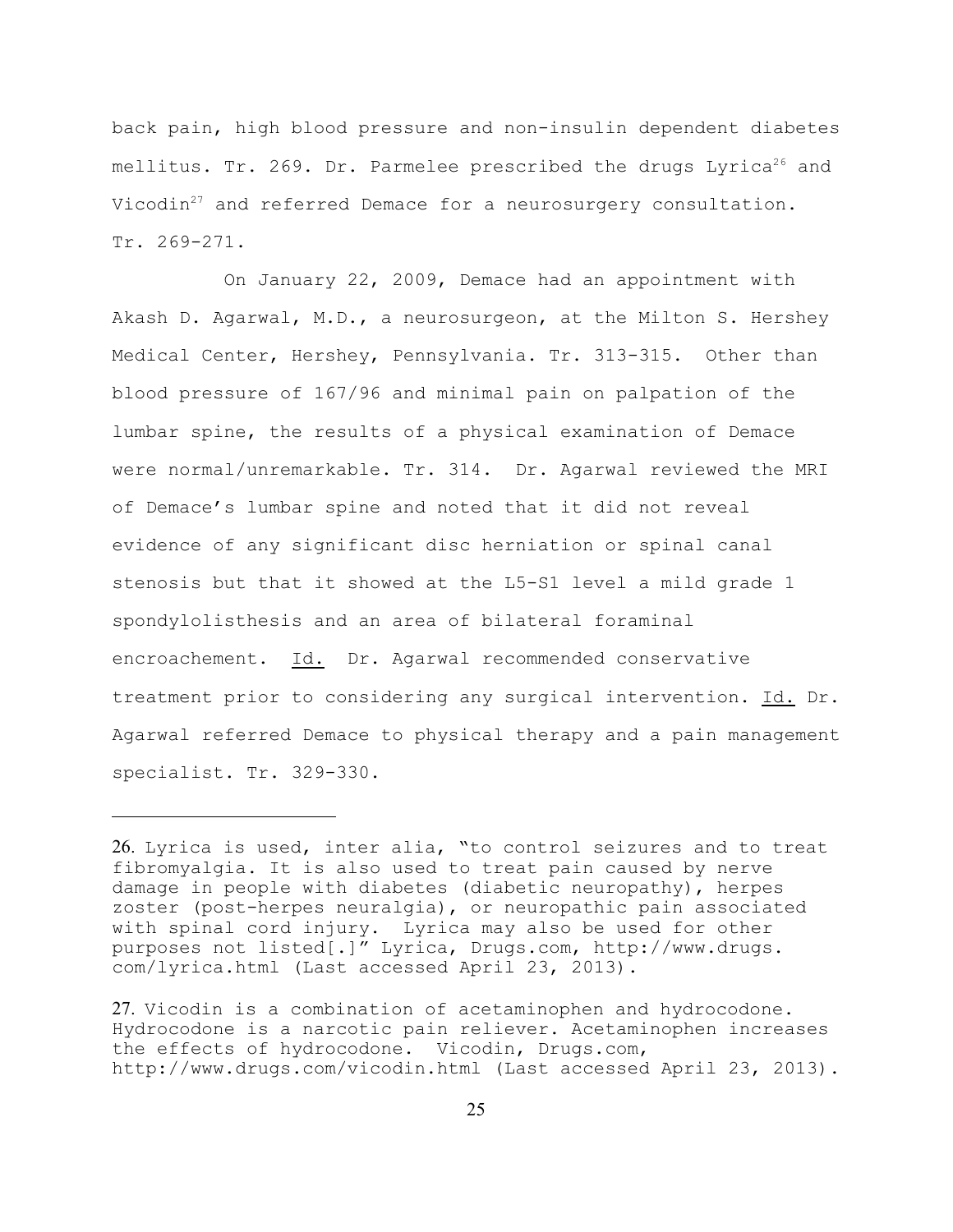Demace attended physical therapy at the John Heinz Institute of Rehabilitative Medicine from February 6, 2009, to March 26, 2009. Tr. 273-307. The discharge summary appears to state (the handwriting is difficult to decipher) that Demace reported feeling 50% better but than goes on to state Demace failed to progress with physical therapy. Tr. 297.

On February 26, 2009, Demace was examined by Thomas Barry, D.O., on behalf of the Bureau of Disability Determination. Tr. 231-242. Demace told Dr. Barry that he had back pain, intermittent leg pain which was worse with walking, and radiating pain down the leg to the foot with associated tingling. Tr. 235. After completing a physical examination, Dr. Barry concluded that Demace suffered from obesity; chronic back pain from the foramnal encroachment at the L5 level of the lumbar spine; possible diabetic neuropathy; poorly controlled diabetes; high blood pressure, not well controlled; and a history of chest pain. Tr. 237-238. With respect to the history of chest pain Dr. Barry stated as follows: "In view of diabetes, this is potentially significant as he more than likely has preexisting coronary artery disease and he does have the history of hypertension and he should be seen for his chest pains[.]" Tr. 238.

Dr. Barry completed a document entitled "Medical Source Statement of Claimant's Ability to Perform Work-Related Physical Activities." Tr. 239-240. In that document Dr. Barry indicated that Demace could occasionally lift and carry 25 pounds and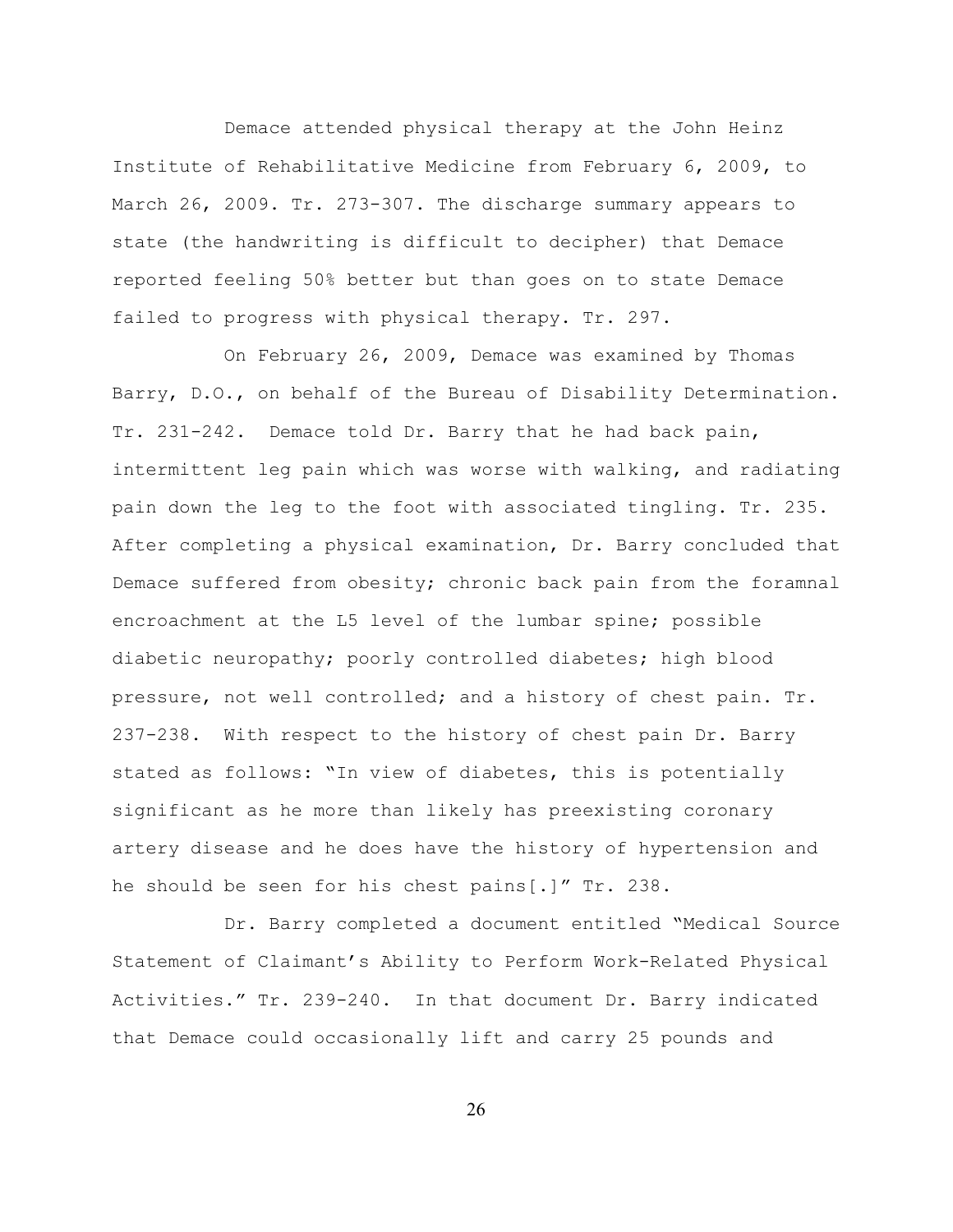frequently carry 20 pounds. Tr. 240. Dr. Barry further found that Demace could stand/walk six hours in an 8-hour workday but appears to indicate that time had to be divided in some fashion; Demace could sit 8 hours with a sit/stand option; Demace was unlimited with respect to pushing and pulling, other than shown under lifting and carrying; Demace could engage in postural activities such as bending on an occasional basis; and Demace had no other restrictions. Tr. 239-240.

On March 31, 2009, a non-medical state agency adjudicator completed a document entitled "Physical Residual Functional Capacity Assessment" in which she stated that Demace could engage in an unlimited range of medium work. Tr. 251-257.

On October 20, 2009, Demace had a CT scan of the lumbar spine which revealed a "Grade 1 anterolisthesis of  $L5$  over  $S1^{28}$ and bilateral sponydlolysis at L5 vertebra" and "[degenerative joint disease] in the lumbar spine at the L3-4 and L4-L5 levels."[.]" Tr. 308-309. At the L4-L5 level Demace had a "[p]osterior disc osteophyte complex and bilateral facet joint hypertrophy causing moderate spinal stenosis and bilateral neural foraminal narrowing." Tr. 308. X-rays on the same day revealed similar conditions. Tr. 311.

<sup>28.</sup> "In anterolisthesis, the upper vertebral body is positioned abnormally compared to the vertebral body below it. More, specifically, the upper vertebral body slips forward on the one below." Cedars-Sinai, Anterolisthesis, http://www.cedars-sinai. edu/Patients/Health-Conditions/Anterolisthesis.aspx (Last accessed April 23, 2013).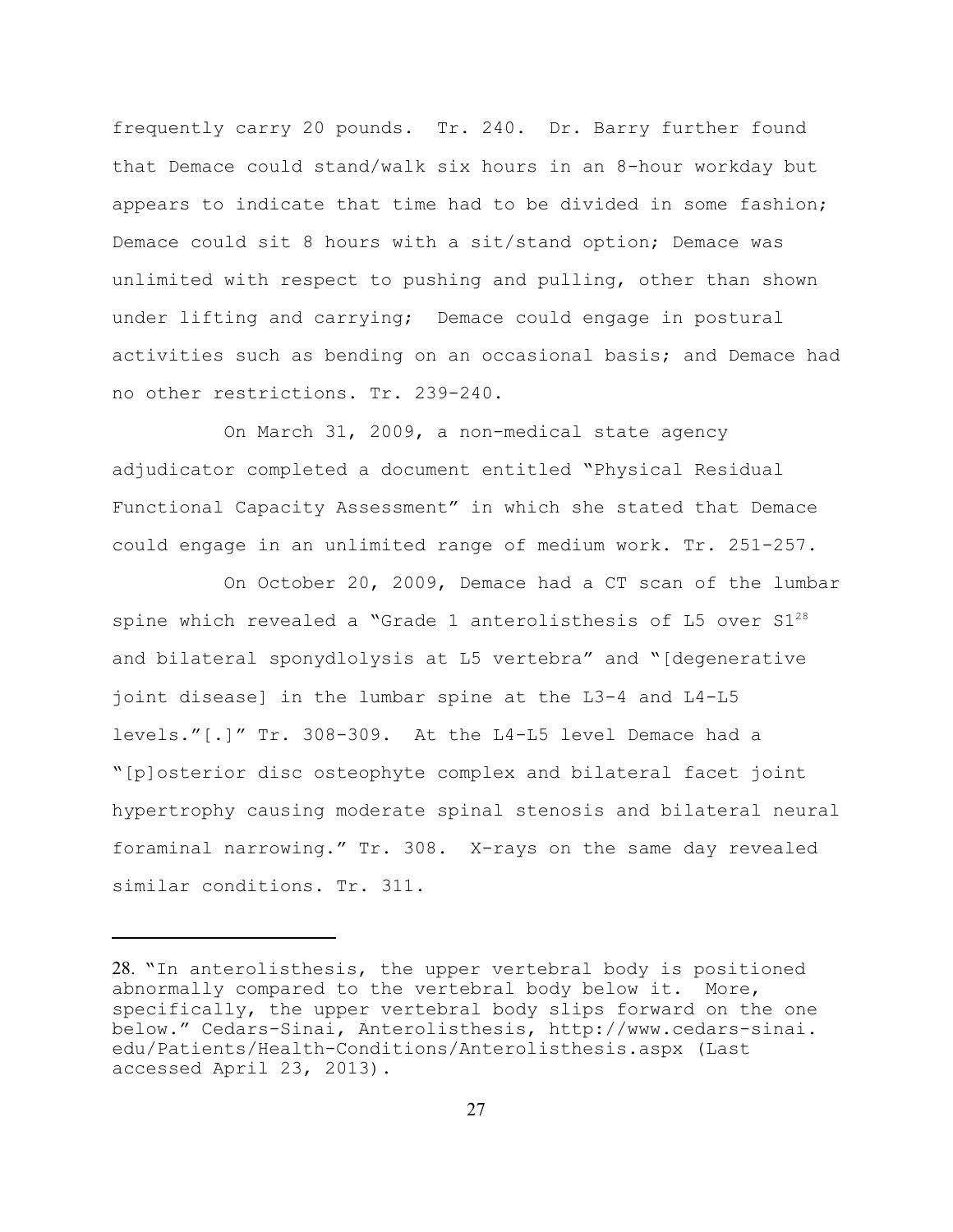On October 28, 2009, Demace had an appointment with Dr. Agarwal at which Demace complained of back pain and occasional pain down his right leg and less pain down his left. Tr. 319. The results of a physical examination were unremarkable. Id. Dr. Agarwal reviewed the recent x-rays and CT scan and noted that they show "an L5 pars defect"<sup>29</sup> which is "likely contributing to his spondylolisthesis" and that the accident at the car auction likely aggravated a longstanding spondylolisthesis. Tr. 320. Dr. Agarwal recommended a back brace for a minimum of six weeks to see if it would improves Demace's back and leg pain. Id.

On November 25, 2009, Demace had an appointment with Dr. Parmelee at which Demace complained of low back pain, radiation of pain to the lower extremities and tingling and numbness in the toes. Tr. 347. At the time of this appointment Demace was taking the following medications: Darvocet,  $30$ Neurontin,  $31$  lisinopril, metoprolol, verapamil, metformin and Soma. $^{32}$  Id. The record of this appointment does not set forth any

<sup>29.</sup> The pars is a portion of the lamina between the superior and inferior facet joints. See nn. 15 and 22, *supra*.

<sup>30.</sup> Darvocet is a narcotic pain reliever. Darvocet, Drugs.com, http://www.drugs.com/darvocet.html (Last accessed April 23, 2013).

<sup>31.</sup> Neurontin is used to treat several conditions including nerve pain. Neurontin, Drugs.com, http://www.drugs.com/neurontin.html (Last accessed April 23, 2013).

<sup>32.</sup> Soma is a muscle relaxant. Soma, Drugs.com, http://www.drugs.com/soma.html (Last accessed April 23, 2013).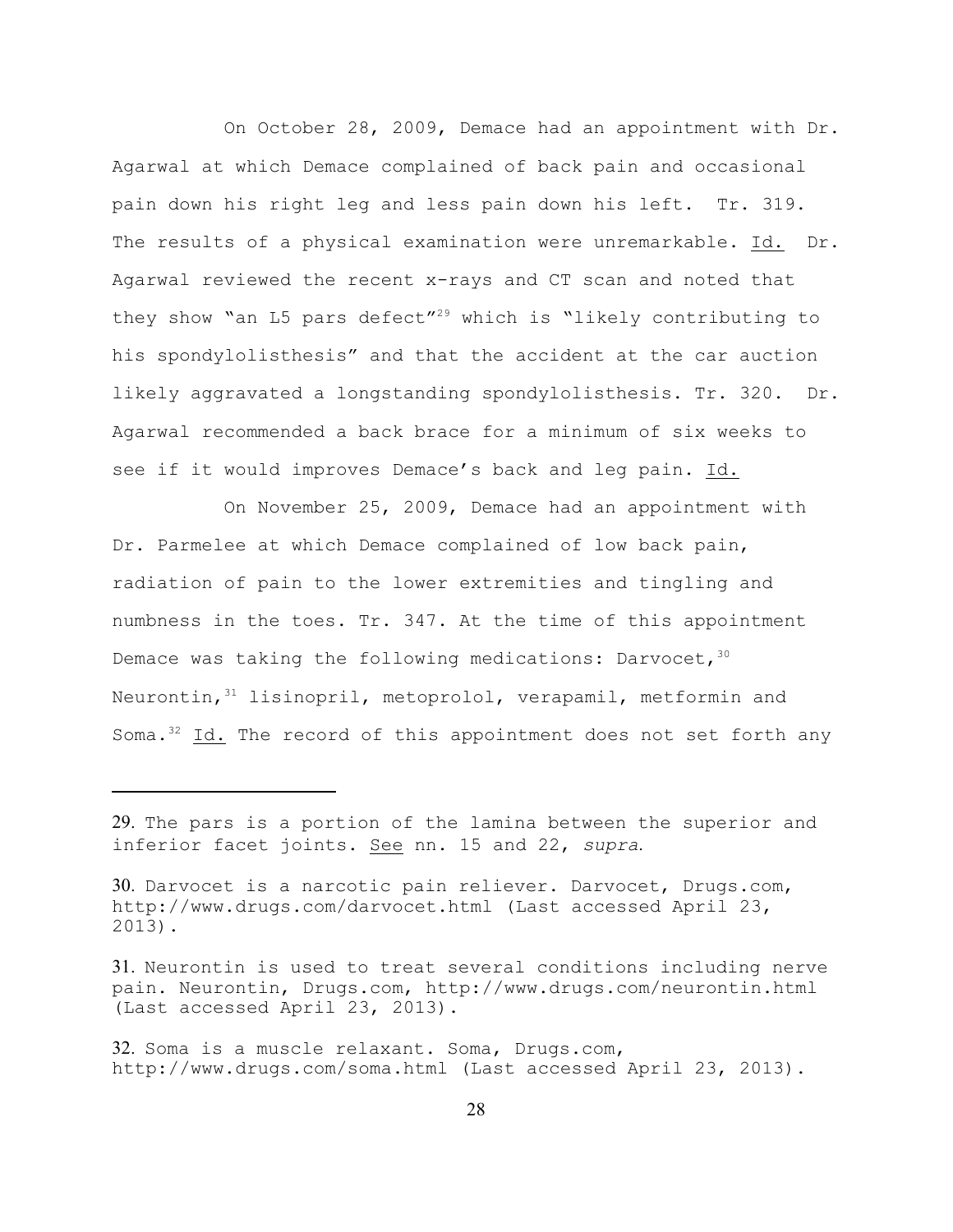objective physical examination findings other than Demace's pulse was 76, his blood pressure was 104/60 and he weighed 242 pounds. Id. Dr. Parmelee's assessment was that Demace suffered from low back pain, spondylolisthesis, lumbar and sacral spondyloarthritis, radicular syndrome of lower limbs, knee pain, ambulatory dysfunction, high blood pressure, non-insulin dependent diabetes mellitus, adjustment reaction with anxious mood, hyperlipidemia and diabetes mellitus, type 2, uncontrolled. Tr. 347-348. Dr. Parmelee noted that Demace would continue to ambulate with a cane. Tr. 348.

An x-ray of Demace's knee on December 7, 2009, revealed mild degenerative changes. Tr. 310.

On December 9, 2009, Demace had an appointment with Dr. Agarwal at which Demace complained of back pain and occasional leg pain. Tr. 3121-322. The record of this appointment reveals that there was an administrative oversight and Demace was not issued a back brace after the last appointment. Id. Dr. Agarwal again prescribed a back brace for Demace. Id.

The next appointment with Dr. Agarwal was on January 27, 2010, at the conclusion of which Dr. Agarwal referred Demace to a neurosurgeon for an evaluation because he was unsure whether Demace would benefit from "a lumbar fusion of his congenital pars defect and his spondylolisthesis." Tr. 323-324. That consultation with a neurosurgeon, Carlo M. de Luna, M.D., occurred on February 3, 2010. Tr. 327-328. After performing a physical examination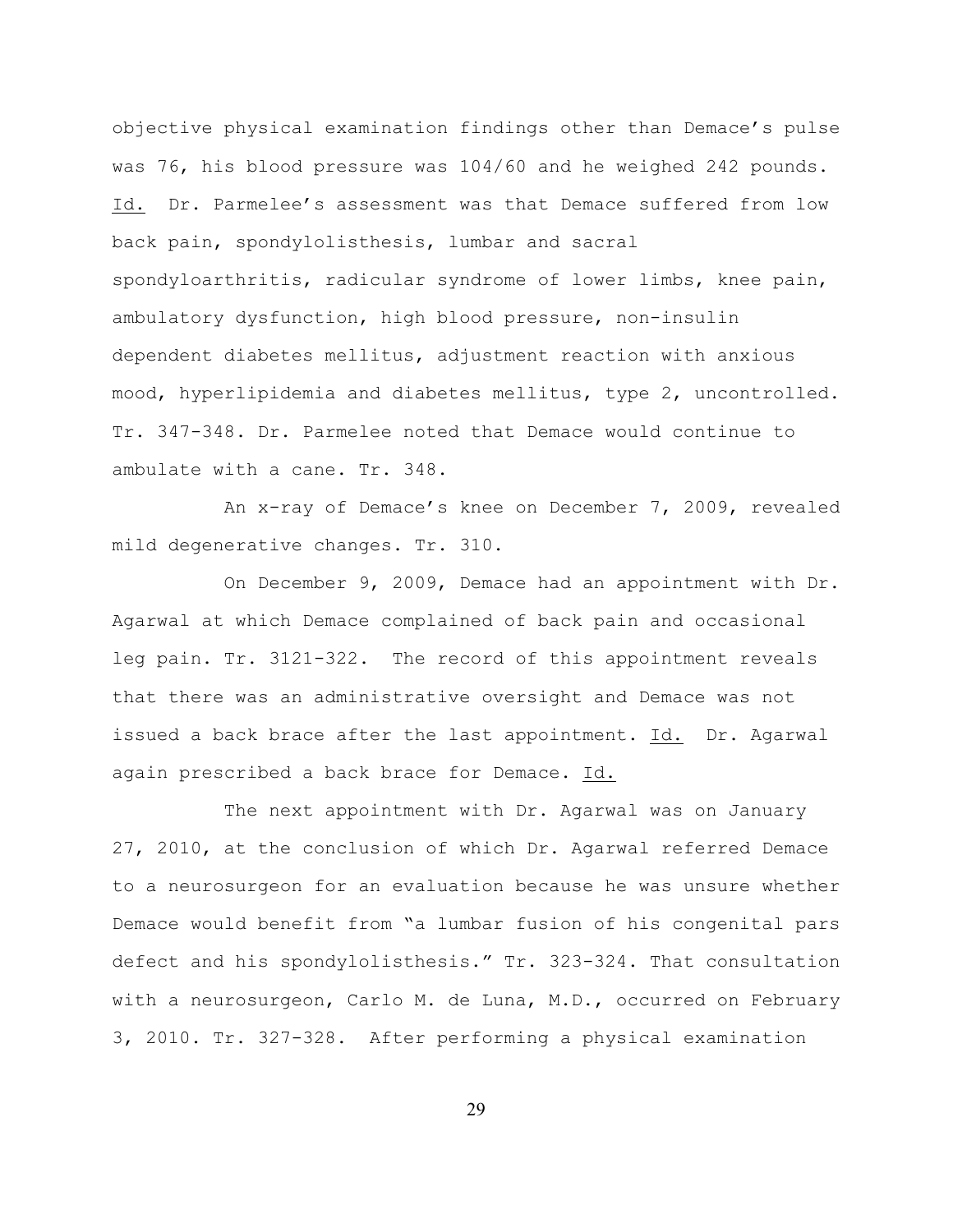and reviewing the CT scan of Demace's lumbar spine, Dr. de Luna's impression in relevant part was as follows:

> Neurologically he shows no strong signs of a specific radiculopathy or myelopathy<sup>33</sup> but he reports having had an EMG nerve conduction study which was read as "nerve damage." His CAT scans show an unstable spondylolisthesis. This manifest as a grade 1 subluxation<sup>34</sup> where the disc space distracts on extension with a mild rotational component but does not sublux on flexion. I explained to the patient that his spondylolisthesis was chronic and predated his accident. I suspect the accident worsened his preexisting condition. . . The natural history of spondylolisthesis was also reviewed. I explained that it was unlikely to resolve spontaneously and his best chance for long-term relief would be a surgical fusion; however, in the absence of any acute deficits he does not require an urgent decompression or fusion at this time. I advised him to consider his options and he has instructions to follow-up with me in the future if he feels the condition worsens[.]

Tr. 327.

The last relevant record that we encounter is a report of an appointment Demace had with Dr. Agarwal on February 10, 2010. Tr. 325-326. Other than the observation of diffuse pain on palpation of Demace's lumbar spine, the results of a physical examination were normal. Tr. 325. At this appointment Dr. Agarwal "asked [Demace] to consider an L5-S1 posterior lumbar

<sup>33.</sup> Myelopathy is defined as "any of various functional disturbances or pathological changes in the spinal cord, often referring to nonspecific lesions[.]" Dorland's Illustrated Medical Dictionary,  $1220$  ( $32<sup>nd</sup> Ed. 2012$ ).

<sup>34.</sup> Subluxation is "an incomplete or partial dislocation." Dorland's Illustrated Medical Dictionary, 1791 (32<sup>nd</sup> Ed. 2012). Spondylolisthesis is another name for spinal subluxation.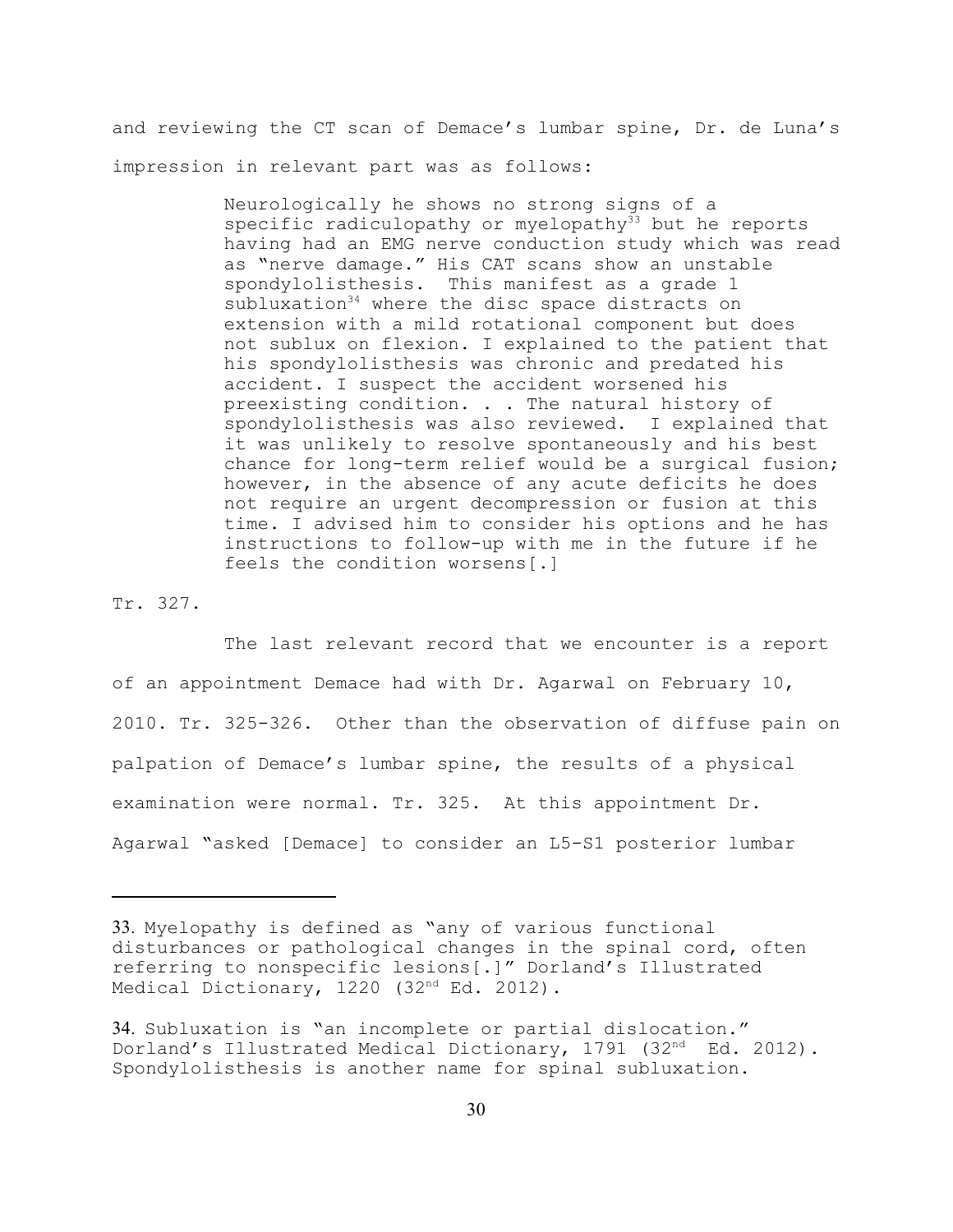fusion for his spondylolisthesis and leg pain." Id.

#### **DISCUSSION**

The administrative record in this case is 453 pages in length, primarily consisting of medical and vocational records. Demace basically argues that in setting Demace's residual functional capacity the administrative law judge failed to appropriately consider the medical evidence and the credibility of Demace, including inappropriately relying on her lay medical opinion. We have thoroughly reviewed the relevant portions of the record and find substantial merit in Demace's arguments.

The administrative law judge at step one of the sequential evaluation process found that Demace had not engaged in substantial gainful work activity since April 29, 2008, the alleged disability onset date. Tr. 13. The ALJ specifically stated as follows: "Claimant testified he was self employed until May 2008, that he worked only a few hours per day at the business, and that he was having trouble working for those few hours. Based on the evidence of record the undersigned would find that although the claimant worked after the alleged disability onset date, this work activity did not rise to the level of substantial gainful activity and was part time work." Id.

At step two of the sequential evaluation process, the administrative law judge found that Demace had the following severe impairments: "lumbar degenerative disc disease, obesity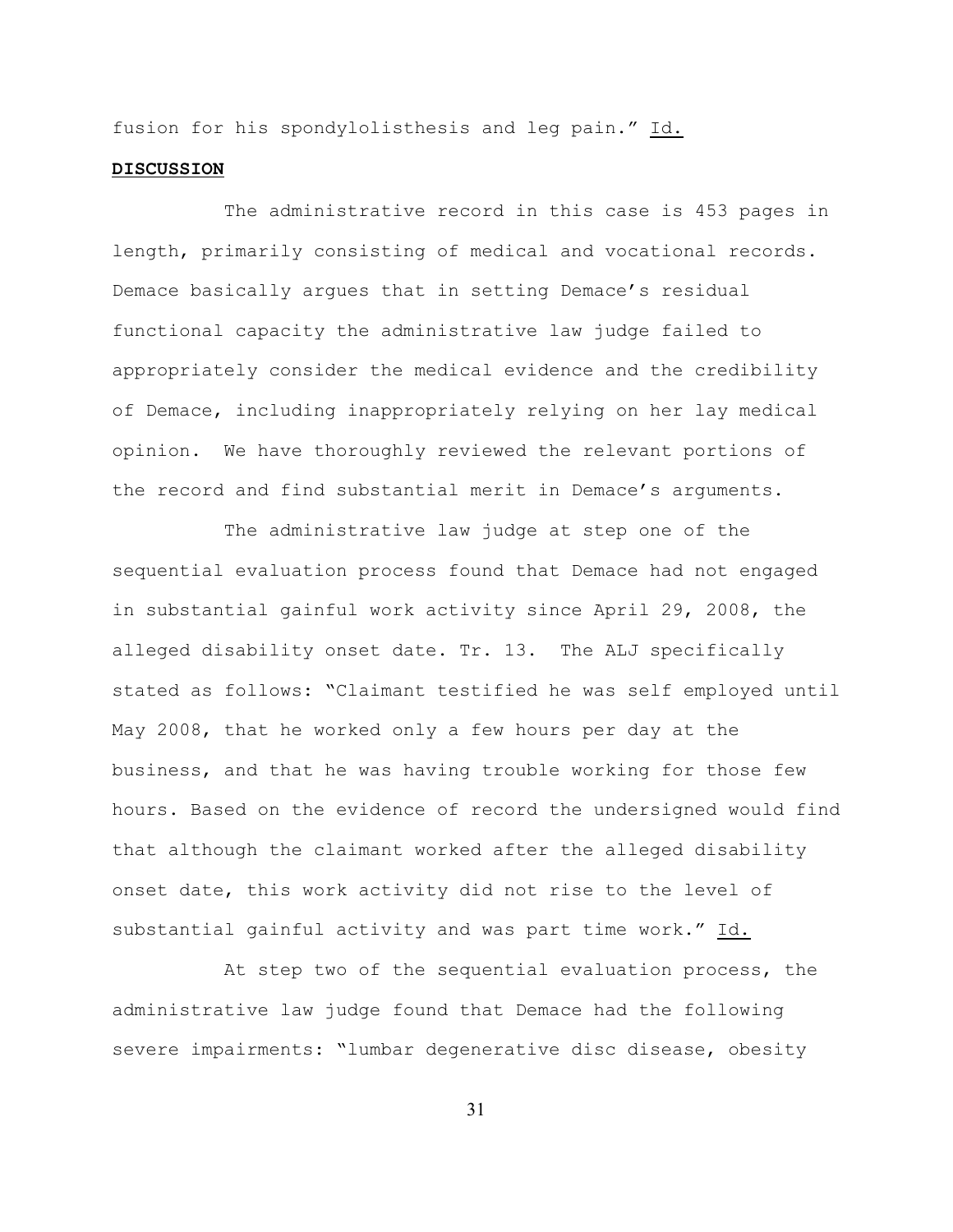and diabetes mellitus." Id. The administrative law judge found that Demace's knee problems and high blood pressure were nonsevere impairments. Tr. 14. Although the ALJ refers to polyneuropathy and radiculopathy in the body of her decision, she does not address whether or not those conditions were medically determinable, severe or non-severe impairments. Instead she merely states without pointing to a medical opinion that "[c]linical correlation was not found during evaluation in 2009 and 2010." Tr. 16. The EMG performed on September 25, 2008, revealed polyneuropathy and L4-L5 radiculopathy and no physician opined that those were not valid medically determinable conditions. The ALJ asserted her lay medical opinion when she stated that there was no clinical correlation. Dr. Parmelee repeatedly found that Demace suffered from radicular symptoms in the lower extremities and also found in January, 2009, that Demace suffered from polyneuropathy and prescribed the drug Lyrica which is used, inter alia, to treat individuals with diabetic neuropathy and neuropathic pain associated with spinal cord injury.

At step three of the sequential evaluation process the administrative law judge found that Demace's impairments did not individually or in combination meet or equal a listed impairment. Tr. 14.

At step four of the sequential evaluation process the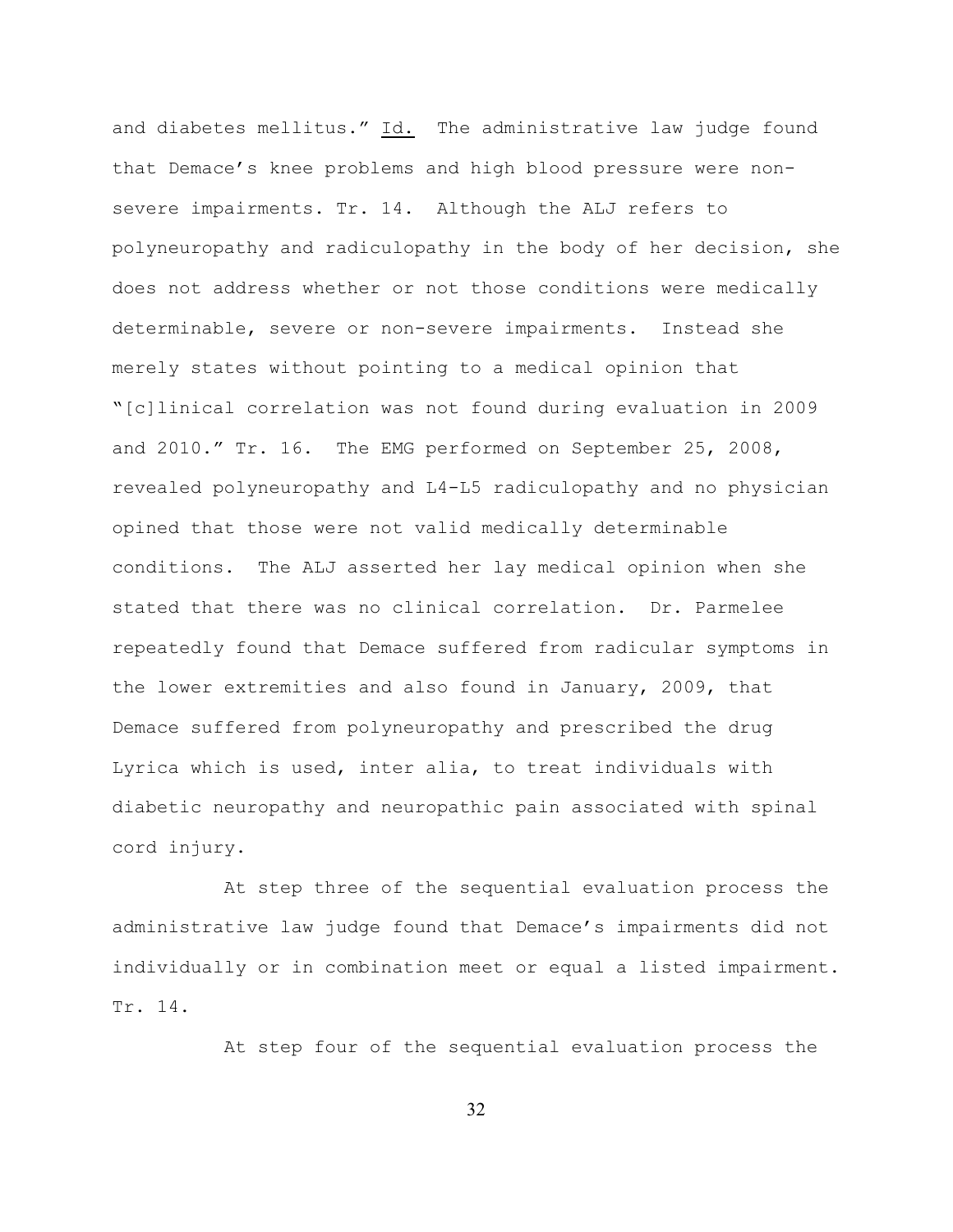administrative law judge found that Demace could not perform his past relevant work but that he had the residual functional capacity to engage in a range of light work. Tr. 14. In setting the residual functional capacity, the ALJ found that Demace's statements concerning his pain and limitations were not credible. Tr. 15. This credibility judgment was defective because of the errors committed at step two of the sequential evaluation process and, as argued by Demace, because the ALJ did not consider his substantial work history in assessing his credibility.

At step five, the administrative law judge, based on the residual functional capacity of a limited range of light work and the testimony of a vocational expert, found that Demace had the ability to perform work as a cashier, usher and cafeteria attendant and that there were a significant number of such jobs in local, state and national economies. Tr. 22. The ALJ's step five analysis is not supported by substantial evidence because of the errors mentioned above which we further elaborate on below.

The Social Security regulations contemplate the administrative law judge considering whether there are any medically determinable impairments and then when setting a claimant's residual functional capacity considering the symptoms of both medically determinable severe and non-severe impairments. 20 C.F.R. § 404.1529. The determination of whether a claimant has any severe impairments, at step two of the sequential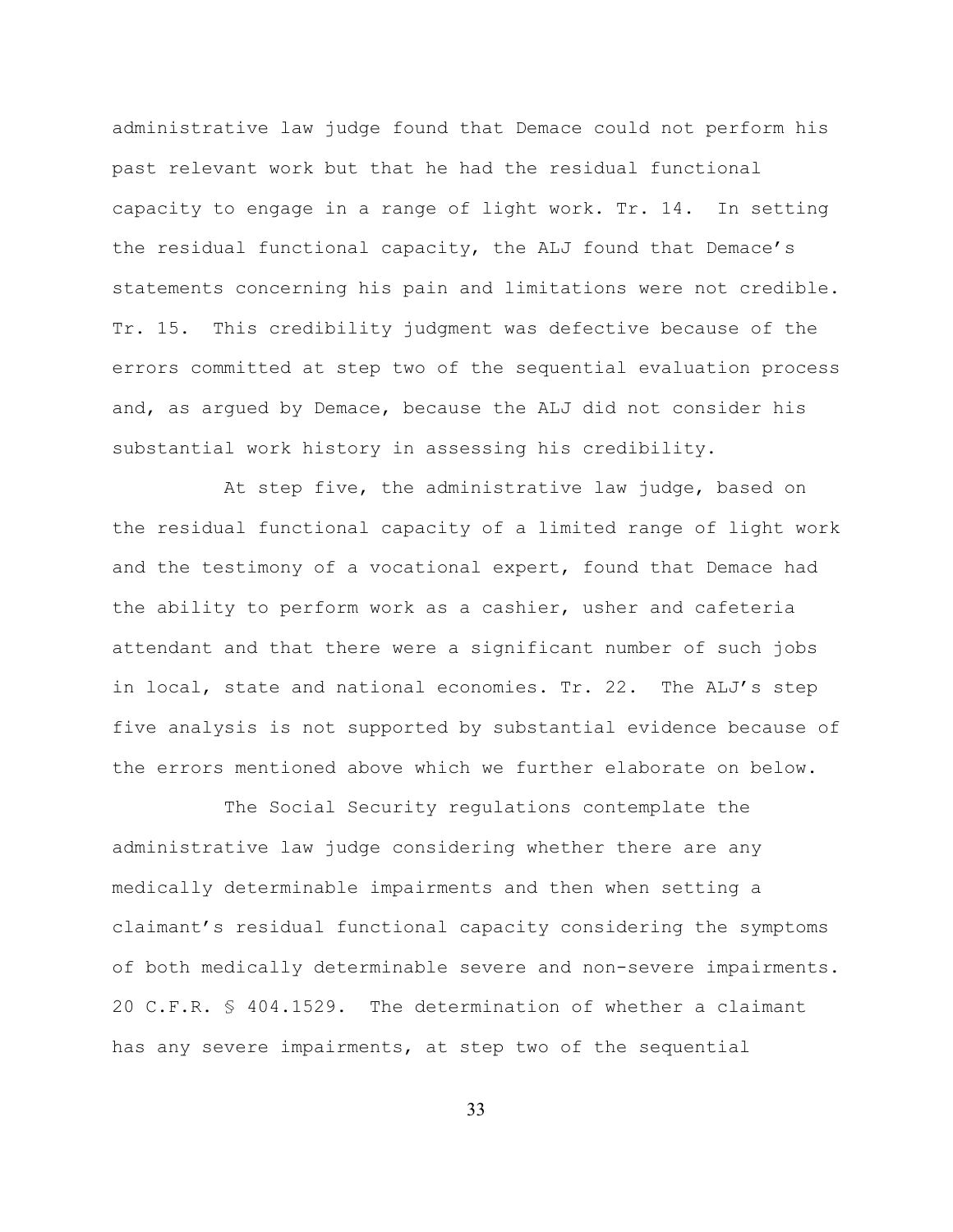evaluation process, is a threshold test. 20 C.F.R. § 404.1520(c). If a claimant has no impairment or combination of impairments which significantly limit the claimant's physical or mental abilities to perform basic work activities, the claimant is "not disabled" and the evaluation process ends at step two. Id. If a claimant has any severe impairments, the evaluation process continues. 20 C.F.R.  $\frac{1}{2}$  404.1520(d) - (q). A failure to find a medical condition severe at step two will not render a decision defective if some other medical condition was found severe at step two. However, all of the medically determinable impairments both severe and non-severe must be considered at step two and then at step four when setting the residual functional capacity. The social security regulations mandate such consideration and this court has repeatedly so indicated. See, e.g., Christenson v. Astrue, Civil No. 10-1192, slip op. at 12 (M.D. Pa. May 18, 2011)(Muir, J.); Little v. Astrue, Civil No. 10-1626, slip op. at 19-21 (M.D.Pa. September 14, 2011)(Kosik, J.); Crayton v. Astrue, Civil No.  $10-1265$ , slip op. at  $32-35$  (M.D.Pa. September  $27$ , 2011)(Caputo, J.); 20 C.F.R. §§ 404.1523 and 404.1545(a)(2).

As noted above the record reveals that in addition to the conditions found by the ALJ, Demace was diagnosed with polyneuropathy and radiculopathy. The failure of the administrative law judge to find those condition as a medically determinable impairments, or to give an adequate explanation for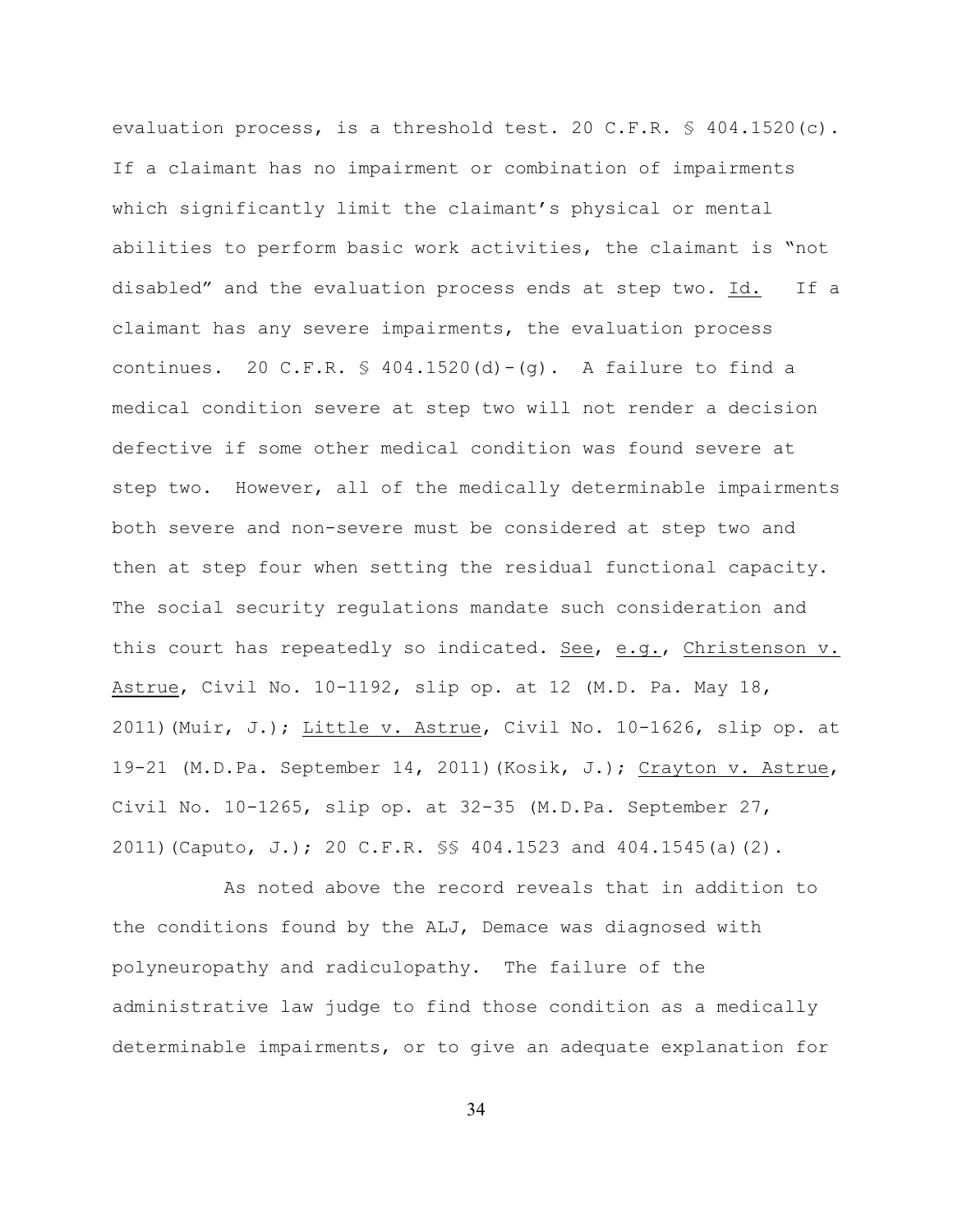discounting them, makes the ALJ's decisions at steps two and four of the sequential evaluation process defective.

The administrative law judge rejected the opinions of Demace's treating physicians, Dr. Parmelee and Dr. Biscotti, that Demace could only engage in part time light duty work. The preference for the treating physician's opinion has been recognized by the Court of Appeals for the Third Circuit and by all of the federal circuits. See, e.g., Morales v. Apfel, 225 F.3d 310, 316-18 (3d Cir. 2000). When the treating physician's opinion conflicts with a non-treating, non-examining physician's opinion, the administrative law judge may choose whom to credit in his or her analysis, but "cannot reject evidence for no reason or for the wrong reason." Id. In choosing to reject the evaluation of a treating physician, an administrative law judge may not make speculative inferences from medical reports and may reject treating physician's opinions outright only on the basis of contradictory medical evidence. Id. An administrative law judge may not reject a written medical opinion of a treating physician based on his or her own credibility judgments, speculation or lay opinion. Id. An administrative law judge may not disregard the medical opinion of a treating physician based solely on his or her own "amorphous impressions, gleaned from the record and from his evaluation of the [claimant]'s credibility." Id. As one court has stated, "Judges, including administrative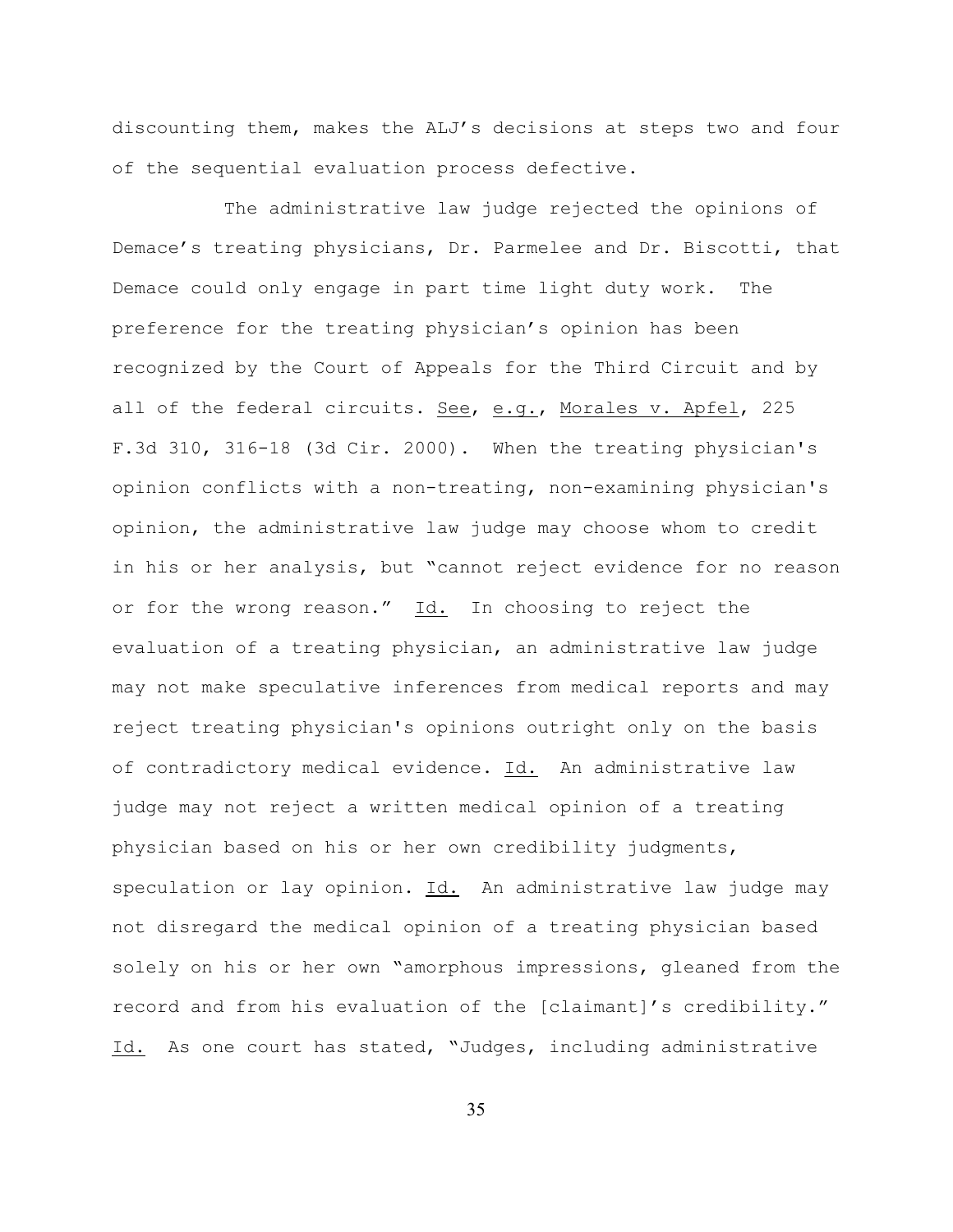law judges of the Social Security Administration, must be careful not to succumb to the temptation to play doctor" because "lay intuitions about medical phenomena are often wrong." Schmidt v. Sullivan, 914 F.2d 117, 118 (7<sup>th</sup> Cir 1990).

In rejecting the opinions of Dr. Parmelee and Dr. Biscotti, the administrative law judge engaged in inappropriate lay analysis of the medical records and failed to appropriately consider the credibility of Demace. In light of the medical evidence that we reviewed in this memorandum, the administrative law judge failed to give an adequate reason for rejecting the opinions of the treating physicians.

The administrative law judge in evaluating Demace's credibility did not consider his lengthy work history. As noted earlier in this order, Demace has an extensive work history. "When a claimant has worked for a long period of time, [his] testimony about [his] work capabilities should be accorded substantial credibility." Rieder v. Apfel, 115 F.Supp.2d 496, 505 (M.D.Pa. 2000)(citing Dobrowolsky v. Califano, 606 F.2d 403, 409 (3d Cir. 1979)). The administrative law judge did not give an adequate reason for discrediting Demace's testimony.

Finally, in rejecting the opinions of the treating physicians, the administrative law judge relied in part on what she referred to as the opinion of a state agency medical consultant who after reviewing Demace's medical records found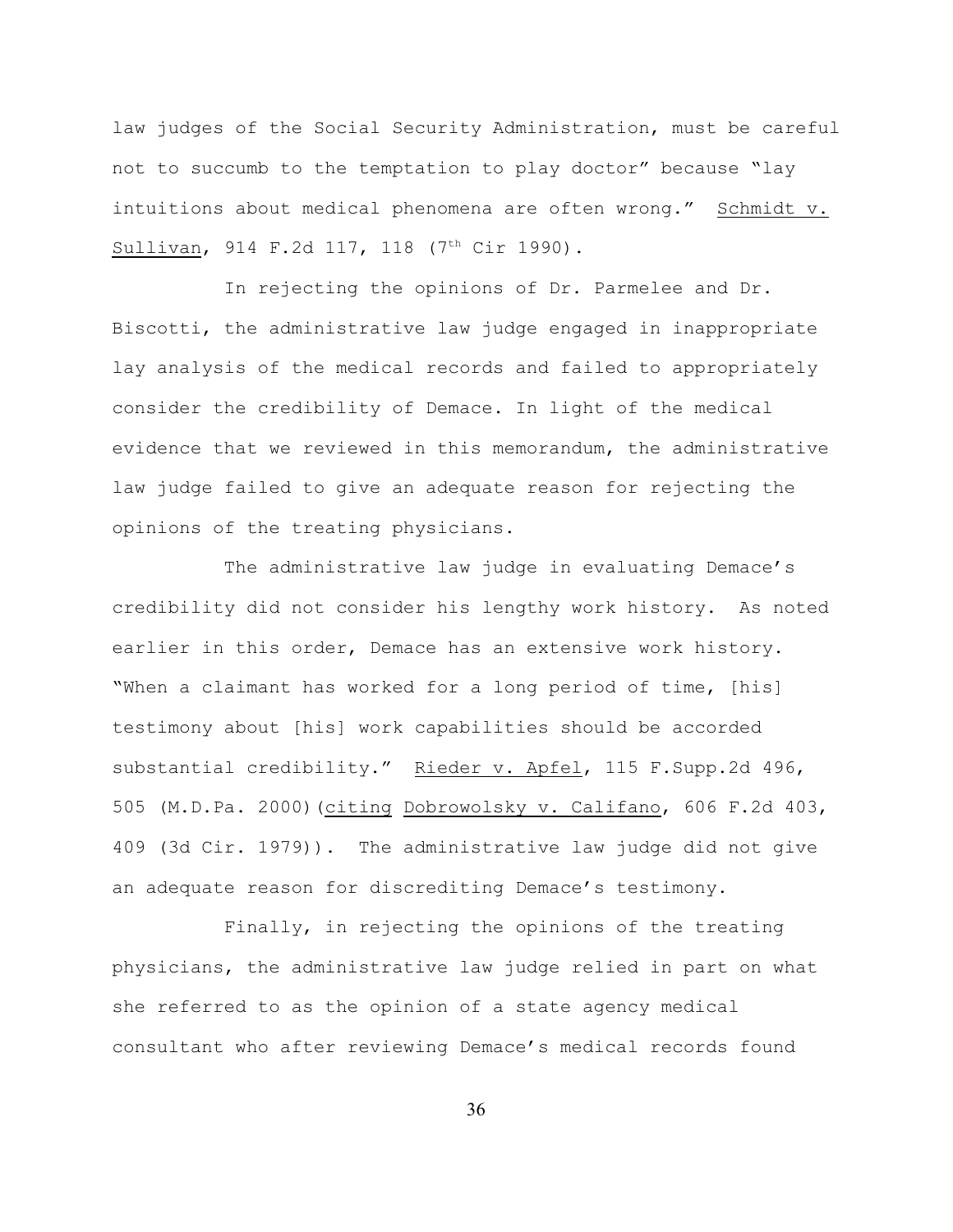that Demace could work at the medium exertional level. Tr. 20. However, this was a legal and factual error because the individual, Melissa A. Seelye, who reviewed Demace's medical records was not a physician but a non-medical state agency adjudicator. Tr. 255.

This court has repeatedly found such statements from non-medical disability adjudicators insufficient evidence of a claimant's residual functional capacity. See, e.g., Ulrich v. Astrue, Civil No. 09-803, slip op. at 17-18 (M.D.Pa. December 9, 2009)(Muir, J.); Spancake v. Astrue, Civil No. 10-662, slip op. at 15 (M.D. Pa. December 23, 2010)(Muir, J.); Gonzalez v. Astrue, Civil No. 10-839, slip op. at 16  $(M.D.Pa.$  January 11, 2011) (Muir, J.); Peak v. Astrue, Civil No. 10-889, slip op. at 25 (M.D.Pa. January 24, 2011) (Muir, J.); see also Dutton v. Astrue, Civil No. 10-2594, slip op. at 22 n. 32(M.D.Pa. January 31, 2012)(Munley, J.)

With respect to the reliance on a form completed by the state agency disability examiner, administrative law judges have been instructed to accord such documents no evidentiary weight. See Doc. 12, pages 14-15 in Edwards v. Astrue, Civil No. 10-126 (M.D.Pa.)(quoting a memorandum from the Chief Administrative Law Judge stating the policy of Social Security Administration prohibits Administrative Law Judges from according any weight to forms completed by the non-medical state agency disability